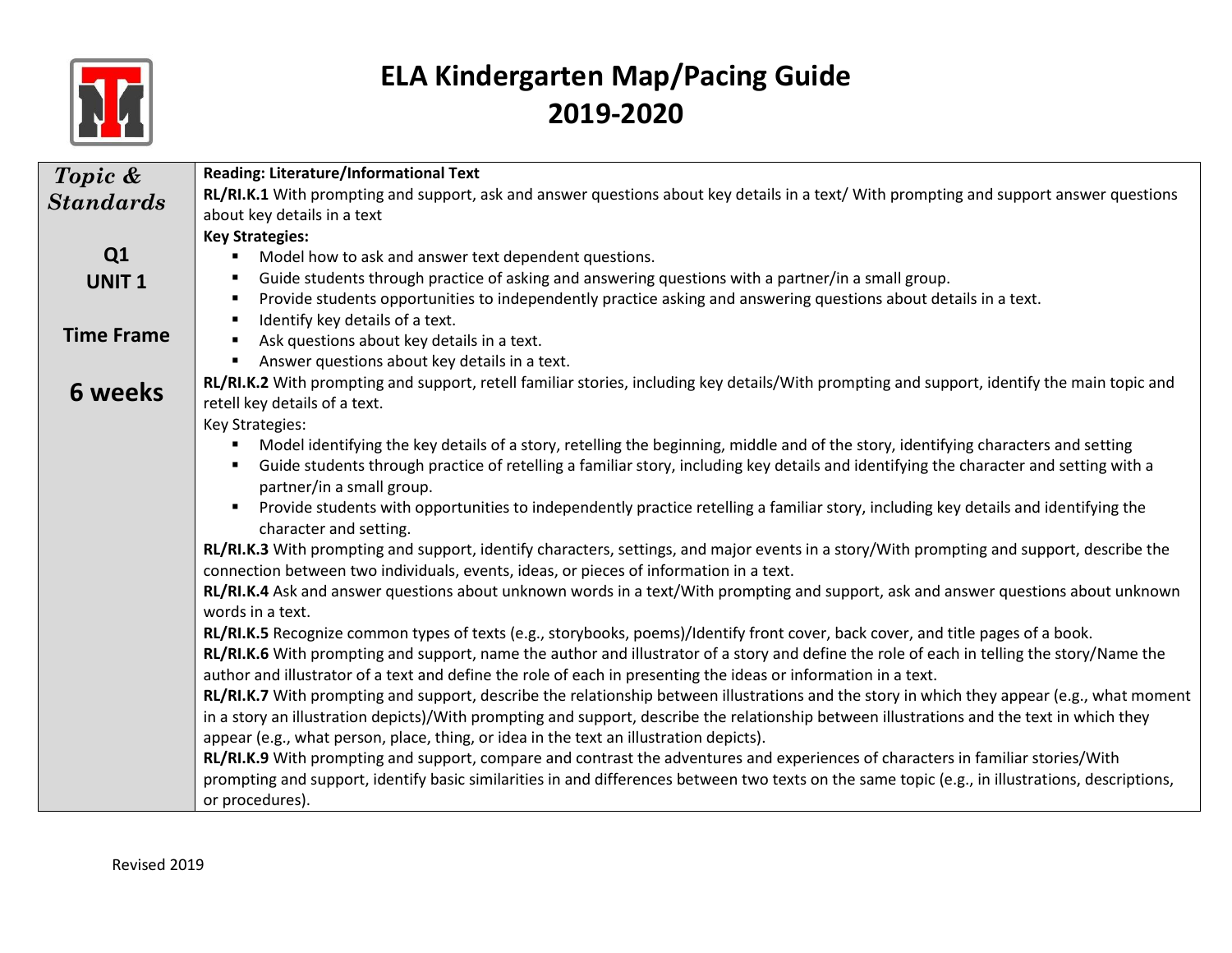**RL/RI.K. 10** Actively engage in group reading activities with purpose and understanding./Actively engage in group reading activities with purpose and understanding.

### **Reading Foundational Skills**

#### **Print Concepts**

**RF.K.1** Demonstrate understanding of the organization and basic features of print.

- **a.** Follow words from left to right, top to bottom, and page by page.
- **b.** Recognize that spoken words are represented in written language by specific sequences of letters.
- **c.** Understand that words are separated by spaces in print.
- **d.** Recognize and name all upper- and lowercase letters of the alphabet.

### **Phonological Awareness**

**[RF.K.2](http://www.corestandards.org/ELA-Literacy/RF/K/2/)** Demonstrate understanding of spoken words, syllables, and sounds (phonemes).

- **a.** Recognize and produce rhyming words.
- **b.** Count, pronounce, blend, and segment syllables in spoken words.
- **c.** Blend and segment onsets and rimes of single-syllable spoken words.
- **d.** Isolate and pronounce the initial, medial vowel, and final sounds (phonemes) in three-phoneme (consonant-vowel-consonant, or CVC) words.<sup>1</sup> (This does not include CVCs ending with /l/, /r/, or /x/.)
- **e.** Add or substitute individual sounds (phonemes) in simple, one-syllable words to make new words.

#### **Phonics and Word Recognition**

**[RF.K.3](http://www.corestandards.org/ELA-Literacy/RF/K/3/)** Know and apply grade-level phonics and word analysis skills in decoding words.

- **a.** Demonstrate basic knowledge of one-to-one letter-sound correspondences by producing the primary sound or many of the most frequent sounds for each consonant.
- **b.** Associate the long and short sounds with the common spellings (graphemes) for the five major vowels.
- **c.** Read common high-frequency words by sight (e.g., *the*, *of*, *to*, *you*, *she*, *my*, *is*, *are*, *do*, *does*).
- **d.** Distinguish between similarly spelled words by identifying the sounds of the letters that differ.

### **Fluency**

**[RF.K.4](http://www.corestandards.org/ELA-Literacy/RF/K/4/)** Read emergent-reader texts with purpose and understanding.

Words, syllables, or phonemes written in /slashes/refer to their pronunciations or phonology. Thus,/CVC/ is a word with three phonemes regardless of the number of letters in the spelling of the word.

### **Writing: Narrative**

**W.K.1** Use a combination of drawing, dictating, and writing to compose opinion pieces that tell a reader the topic or the name of the book being written about and express an opinion or preference about the topic or book (e.g., My favorite book is…).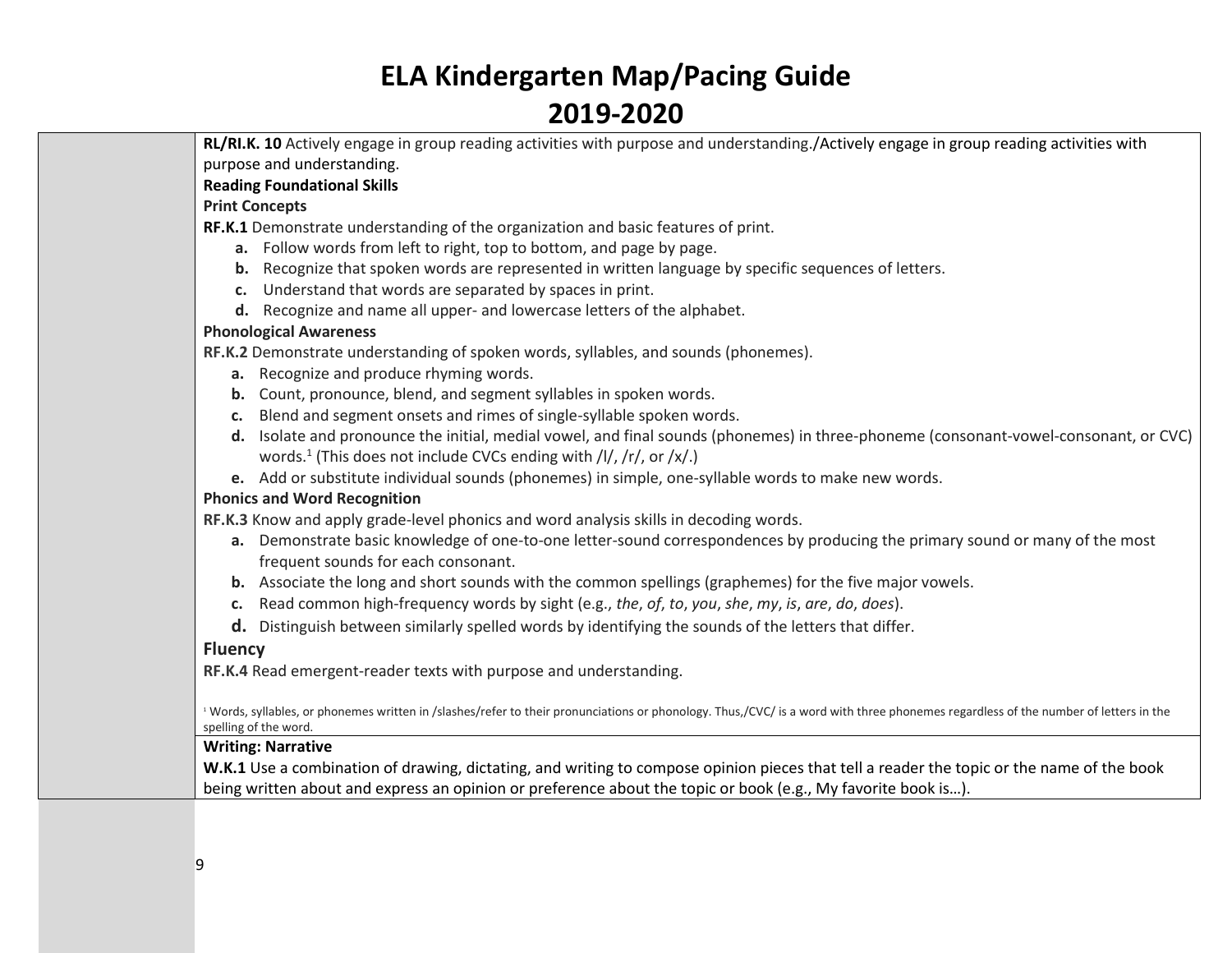W.K.3 Use a combination of drawing, dictating, and writing to narrate a single event or several loosely linked events, tell about the events in the order in which they occurred, and provide a reaction to what happened.

**W.K.5** With guidance and support from adults, respond to questions and suggestions from peers and add details to strengthen writing as needed.

**W.K.8** With guidance and support from adults, recall information from experiences or gather information from provided sources to answer a question.

### **Speaking and Listening**

**SL.K.1** Participate in collaborative conversations about kindergarten topics and texts with diverse partners in small and larger groups.

- **a.** Follow agreed-upon rules for discussions (e.g., listening to others and taking turns speaking about the topics and texts under discussion).
- **b.** Continue a conversation through multiple exchanges.

**SL.K.2** Confirm understanding of a text read aloud or information presented in various media and other formats (e.g., orally) by asking and answering questions about key details and requesting clarification if something is not understood.

**SL.K.3** Ask and answer questions in order to seek help, get information, or clarify something that is not understood.

**SL.K.5** Add drawings or other visual displays to descriptions as desired to provide additional detail.

**SL.K.6** Speak audibly and express thoughts, feelings, and ideas clearly.

### **Language**

**L.K.1** Demonstrate command of the conventions of standard English grammar and usage when writing or speaking.

A. Print many upper- and lowercase letters.

[B.](http://www.corestandards.org/ELA-Literacy/L/K/1/b/) Use frequently occurring nouns and verbs.

| <i>Assessments</i>        | Language Development                          | <b>Foundational Skills</b>                | Writing                          |
|---------------------------|-----------------------------------------------|-------------------------------------------|----------------------------------|
| (Evidence)                |                                               |                                           |                                  |
|                           | Comprehension, Vocabulary, and                | <b>Phonemic Awareness &amp; Phonics</b>   | <b>Letter Formation/Labeling</b> |
| Weekly formatives on      | <b>Writing Integrated</b>                     | <b>Instruction</b>                        |                                  |
| Illuminate (3-5 questions | <b>Explicit Vocabulary Instruction</b><br>п   |                                           | Recognize letters in name        |
| aligned to standards)     | <b>Comprehension Strategies</b><br>٠          | <b>Blend and Segment</b>                  |                                  |
| RL K.1-2                  | (through read alouds)                         | Phoneme                                   | Environmental Print/recognize    |
|                           | Reading connected/decodable<br>$\blacksquare$ | <b>Alphabet Recognition</b>               | first and last name              |
| <b>DIBELS - Benchmark</b> | text                                          | Blending to read words                    |                                  |
| assessment and progress   | Text dependent questions<br>٠                 | <b>Advanced Phonics and Multisyllabic</b> | Upper and lower formation        |
| monitoring biweekly.      |                                               | Words                                     |                                  |
|                           | Wk. 1: Chicka Chicka Boom Boom                |                                           | Details/Labeling                 |
|                           | Wk. 2: Stand Tall Molly Lou Mellon            |                                           |                                  |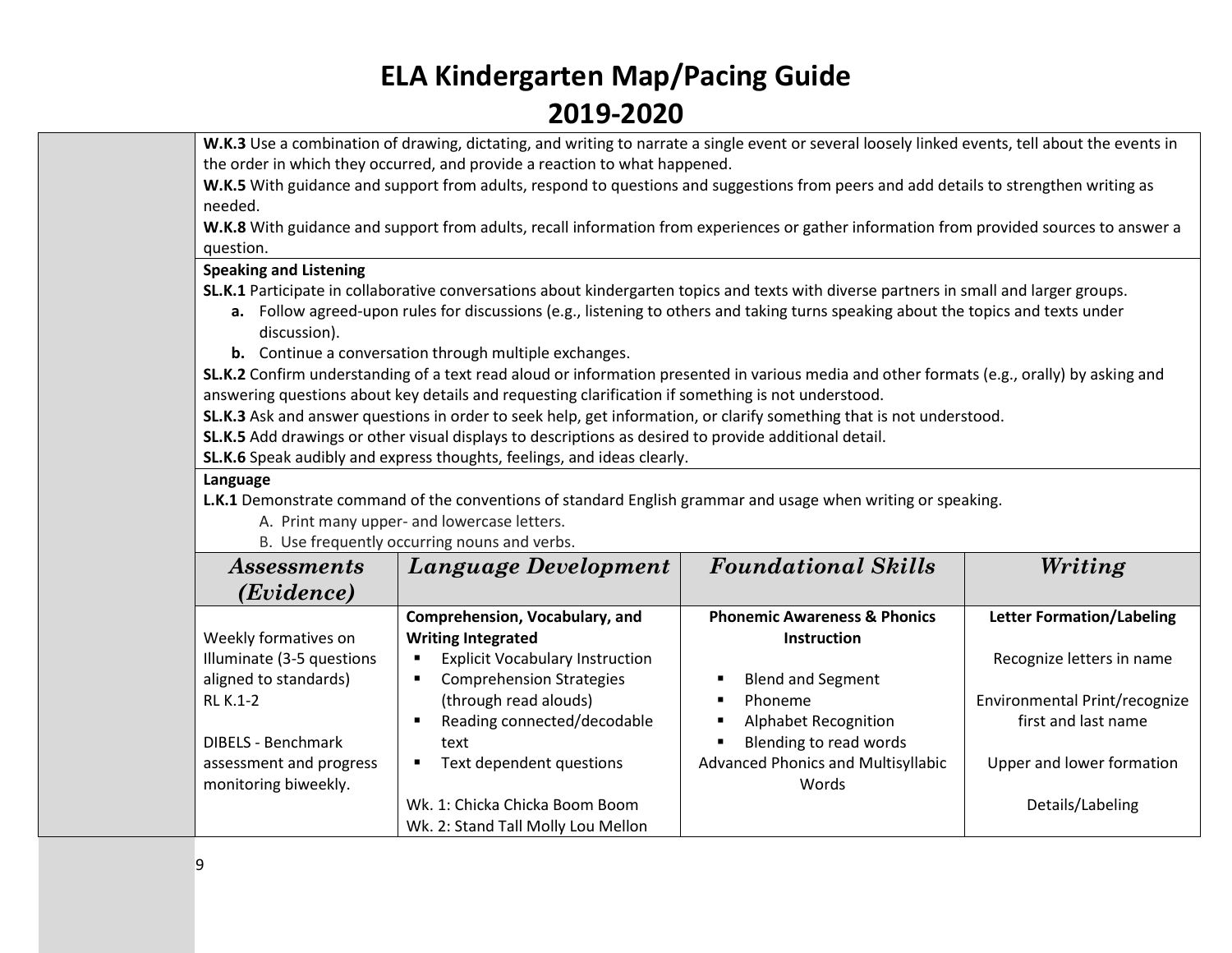| Assess Letter               | Wk. 3: Chrysanthemum                |  |
|-----------------------------|-------------------------------------|--|
| Identification/sounds       | Wk. 4: Lilly's Purple Plastic Purse |  |
|                             | Wk. 5: The Recess Queen             |  |
|                             | Wk. 6: The Dot                      |  |
| Sight word checks -         |                                     |  |
| Aug./Sept. word list. May   |                                     |  |
| go to the next lists        |                                     |  |
| depending on how the        |                                     |  |
| child scores. 75% or better |                                     |  |
| (of the required words) go  |                                     |  |
| to the next list. Must say  |                                     |  |
| the word correctly or self- |                                     |  |
| correct within 3 seconds.   |                                     |  |
| Monthly word lists are      |                                     |  |
| attached at the end of this |                                     |  |
| document.                   |                                     |  |
|                             |                                     |  |
|                             |                                     |  |
|                             |                                     |  |
|                             |                                     |  |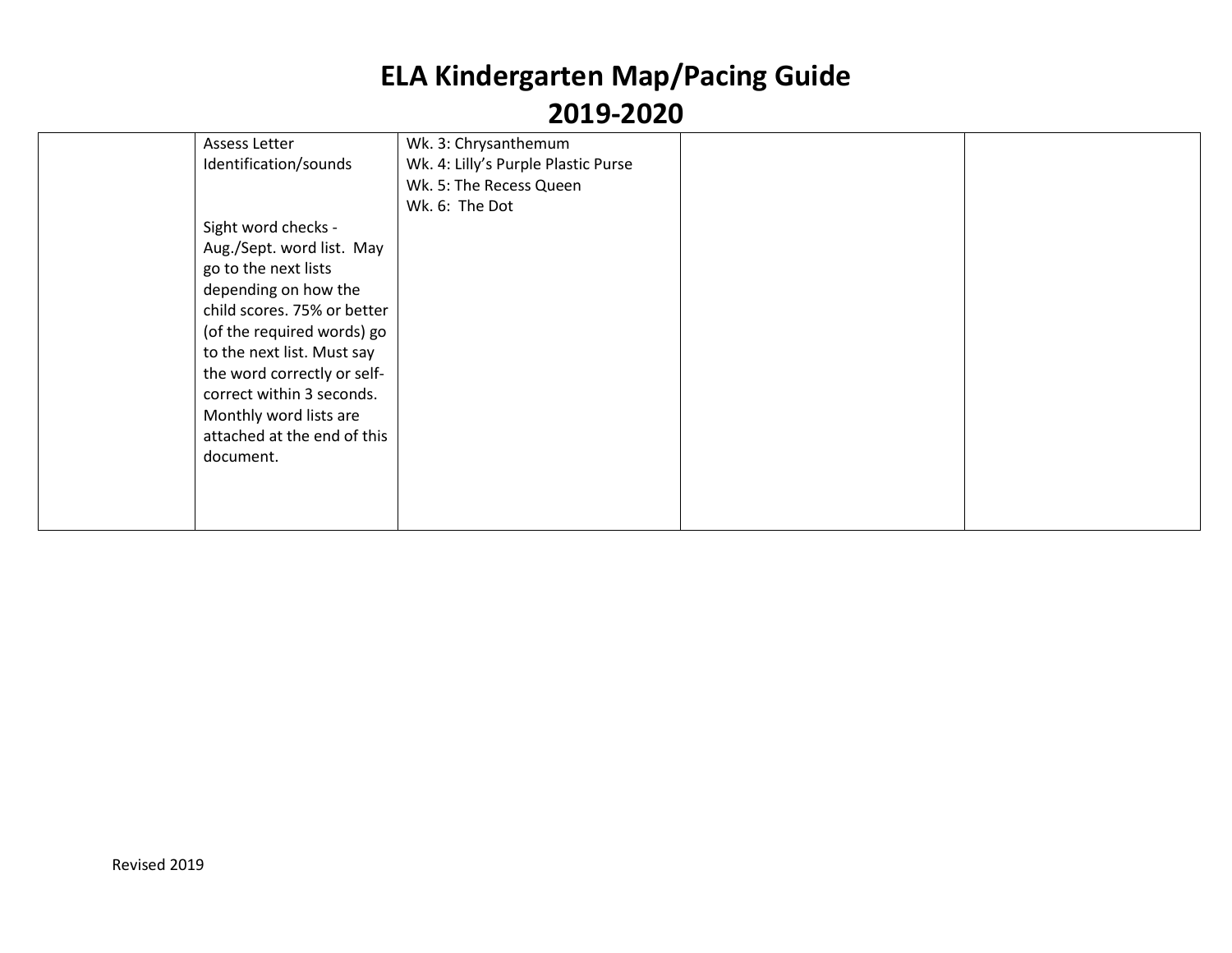| Topic &           | Reading: Literature/Informational Text                                                                                                           |
|-------------------|--------------------------------------------------------------------------------------------------------------------------------------------------|
| <b>Standards</b>  | RL/RI.K.1 With prompting and support, ask and answer questions about key details in a text/ With prompting and support answer questions          |
|                   | about key details in a text                                                                                                                      |
|                   | <b>Key Strategies:</b>                                                                                                                           |
| Q1/Q2             | Model how to ask and answer text dependent questions.<br>٠                                                                                       |
| <b>UNIT 2</b>     | Guide students through practice of asking and answering questions with a partner/in a small group.<br>٠                                          |
|                   | Provide students opportunities to independently practice asking and answering questions about details in a text.                                 |
|                   | Identify key details of a text.<br>$\blacksquare$                                                                                                |
| <b>Time Frame</b> | Ask questions about key details in a text.                                                                                                       |
|                   | Answer questions about key details in a text.                                                                                                    |
| 7 weeks           | RL/RI.K.2 With prompting and support, retell familiar stories, including key details/With prompting and support, identify the main topic and     |
|                   | retell key details of a text.                                                                                                                    |
|                   | Key Strategies:                                                                                                                                  |
|                   | Model identifying the key details of a story, retelling the beginning, middle and of the story, identifying characters and setting               |
|                   | Guide students through practice of retelling a familiar story, including key details and identifying the character and setting with a            |
|                   | partner/in a small group.                                                                                                                        |
|                   | Provide students with opportunities to independently practice retelling a familiar story, including key details and identifying the              |
|                   | character and setting.                                                                                                                           |
|                   | RL/RI.K.3 With prompting and support, identify characters, settings, and major events in a story/With prompting and support, describe the        |
|                   | connection between two individuals, events, ideas, or pieces of information in a text.                                                           |
|                   | RL/RI.K.5 Recognize common types of texts (e.g., storybooks, poems)./Identify the front cover, back cover, and title page of a book.             |
|                   | RL/RI.K.6 With prompting and support, name the author and illustrator of a story and define the role of each in telling the story./Name the      |
|                   | author and illustrator of a text and define the role of each in presenting the ideas or information in a text.                                   |
|                   | RL/RI.K.7 With prompting and support, describe the relationship between illustrations and the story in which they appear (e.g., what             |
|                   | moment in a story an illustration depicts)/With prompting and support, describe the relationship between illustrations and the text in which     |
|                   | they appear (e.g., what person, place, thing, or idea in the text an illustration depicts).                                                      |
|                   | Range of Reading and Level of Activity                                                                                                           |
|                   | RL/RI.K.9 With prompting and support, compare and contrast the adventures and experiences of characters in familiar stories./With                |
|                   | prompting and support, identify basic similarities in and differences between two texts on the same topic (e.g., in illustrations, descriptions, |
|                   | or procedures).                                                                                                                                  |
|                   | RL/RI.K. 10 Actively engage in group reading activities with purpose and understanding./Actively engage in group reading activities with         |
|                   | purpose and understanding.                                                                                                                       |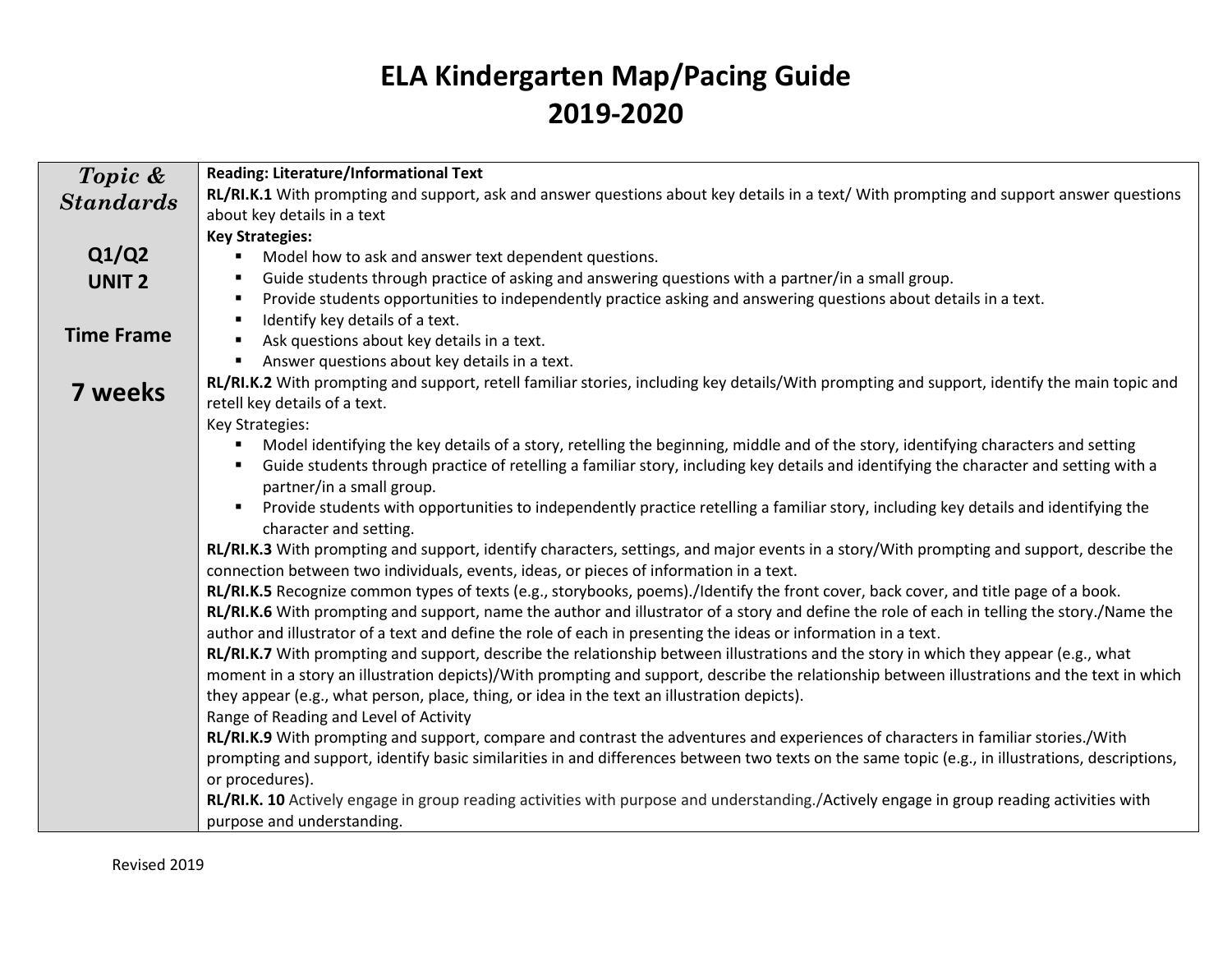### **Reading Foundational Skills**

### **Print Concepts**

**RF.K.1** Demonstrate understanding of the organization and basic features of print.

- **a.** Follow words from left to right, top to bottom, and page by page.
- **b.** Recognize that spoken words are represented in written language by specific sequences of letters.
- **c.** Understand that words are separated by spaces in print.
- **d.** Recognize and name all upper- and lowercase letters of the alphabet.

### **Phonological Awareness**

**[RF.K.2](http://www.corestandards.org/ELA-Literacy/RF/K/2/)** Demonstrate understanding of spoken words, syllables, and sounds (phonemes).

- **a.** Recognize and produce rhyming words.
- **b.** Count, pronounce, blend, and segment syllables in spoken words.
- **c.** Blend and segment onsets and rimes of single-syllable spoken words.
- **d.** Isolate and pronounce the initial, medial vowel, and final sounds (phonemes) in three-phoneme (consonant-vowel-consonant, or CVC) words.<sup>1</sup> (This does not include CVCs ending with  $/$ I $/$ ,  $/$ r $/$ , or  $/$ x $/$ .)
- **e.** Add or substitute individual sounds (phonemes) in simple, one-syllable words to make new words.

### **Phonics and Word Recognition**

**[RF.K.3](http://www.corestandards.org/ELA-Literacy/RF/K/3/)** Know and apply grade-level phonics and word analysis skills in decoding words.

- **a.** Demonstrate basic knowledge of one-to-one letter-sound correspondences by producing the primary sound or many of the most frequent sounds for each consonant.
- **b.** Associate the long and short sounds with the common spellings (graphemes) for the five major vowels.
- **c.** Read common high-frequency words by sight (e.g., *the*, *of*, *to*, *you*, *she*, *my*, *is*, *are*, *do*, *does*).
- **d.** Distinguish between similarly spelled words by identifying the sounds of the letters that differ.

### **Fluency**

**[RF.K.4](http://www.corestandards.org/ELA-Literacy/RF/K/4/)** Read emergent-reader texts with purpose and understanding.

<sup>1</sup> Words, syllables, or phonemes written in /slashes/refer to their pronunciations or phonology. Thus,/CVC/ is a word with three phonemes regardless of the number of letters in the spelling of the word.

#### **Writing: Narrative**

**W.K.1** Use a combination of drawing, dictating, and writing to compose opinion pieces that tell a reader the topic or the name of the book being written about and express an opinion or preference about the topic or book (e.g., My favorite book is ...).

**W.K.2** Use a combination of drawing, dictating, and writing to compose informative/explanatory texts that name what is being written about and supply some information about the topic.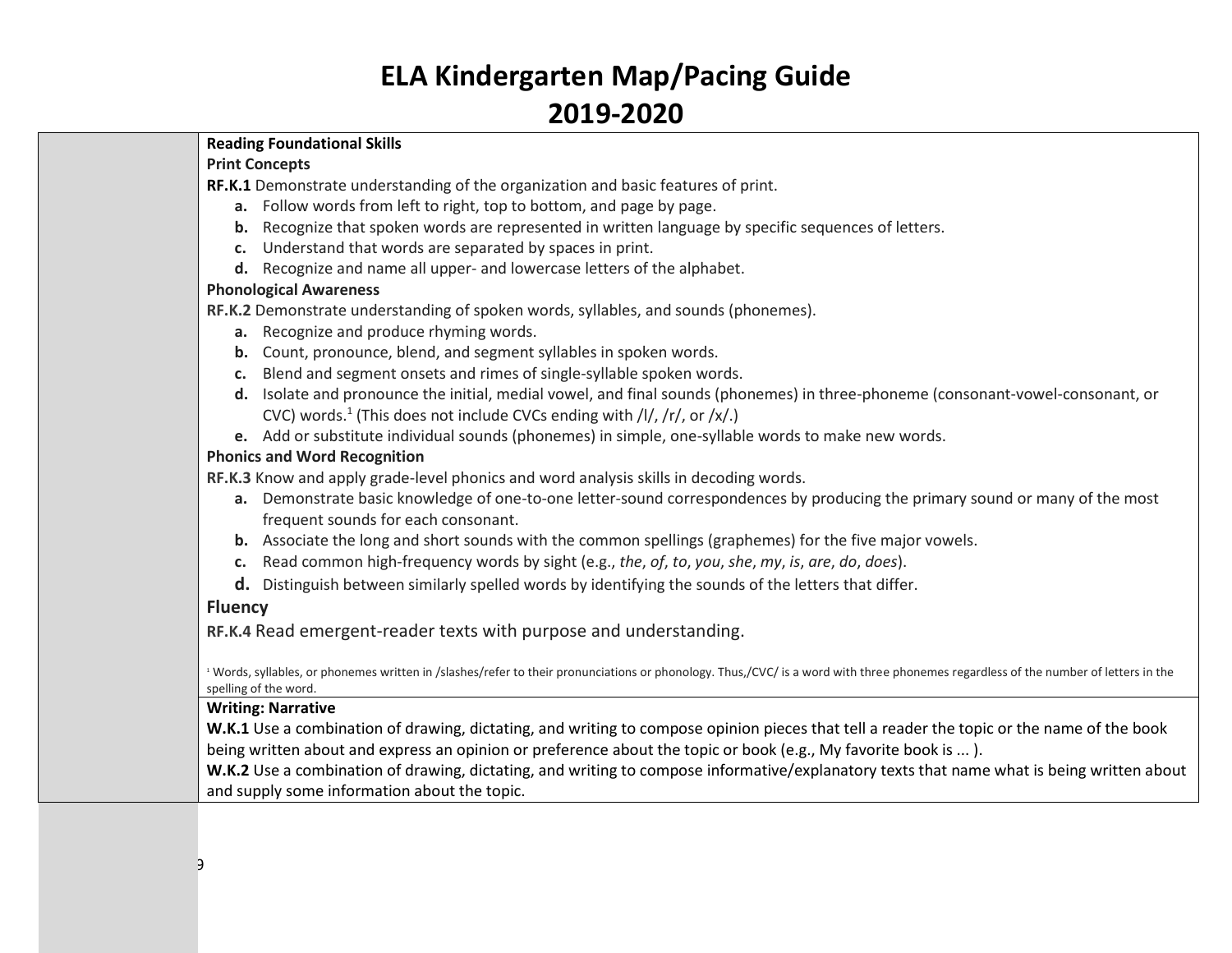**W.K.8** With guidance and support from adults, recall information from experiences or gather information from provided sources to answer a question.

### **Speaking and Listening**

**SL.K.1** Participate in collaborative conversations about kindergarten topics and texts with diverse partners in small and larger groups.

- **a.** Follow agreed-upon rules for discussions (e.g., listening to others and taking turns speaking about the topics and texts under discussion).
- **b.** Continue a conversation through multiple exchanges.

**SL.K.2** Confirm understanding of a text read aloud or information presented in various media and other formats (e.g., orally) by asking and answering questions about key details and requesting clarification if something is not understood.

**SL.K.3** Ask and answer questions in order to seek help, get information, or clarify something that is not understood.

**SL.K.5** Add drawings or other visual displays to descriptions as desired to provide additional detail.

**SL.K.6** Speak audibly and express thoughts, feelings, and ideas clearly.

#### **Language**

**L.K.1** Demonstrate command of the conventions of standard English grammar and usage when writing or speaking.

- **a.** Print many upper- and lowercase letters.
- **b.** Use frequently occurring nouns and verbs.
- **c.** Form regular plural nouns orally by adding /s/ or /es/ (e.g., dog, dogs; wish, wishes).

**L.K.2** Demonstrate command of the conventions of standard English capitalization, punctuation, and spelling when writing.

**L.K.4** Determine or clarify the meaning of unknown and multiple-meaning words and phrases based on kindergarten reading and content. **L.K.6** Use words and phrases acquired through conversations, reading and being read to, and responding to texts.

| <i>Assessments</i>                                | Language Development                                                      | <b>Foundational Skills</b>                                                              | Writing                                              |
|---------------------------------------------------|---------------------------------------------------------------------------|-----------------------------------------------------------------------------------------|------------------------------------------------------|
| (Evidence)                                        |                                                                           |                                                                                         |                                                      |
| Weekly formatives on                              | Comprehension, Vocabulary, and<br><b>Writing Integrated</b>               | <b>Phonemic Awareness &amp; Phonics</b><br><b>Instruction</b>                           | <b>Letter Formation/Labeling</b>                     |
| Iluminate (3-5 questions<br>aligned to standards) | <b>Explicit Vocabulary Instruction</b><br><b>Comprehension Strategies</b> | <b>Blend and Segment</b>                                                                | Recognize letters in name                            |
| RI K.1-2 & 7                                      | (through read alouds)<br>Reading connected/decodable                      | Phoneme<br>٠<br><b>Alphabet Recognition</b>                                             | Environmental Print/recognize<br>first and last name |
| <b>DIBELS biweekly Progress</b><br>Monitoring     | text<br>Text dependent questions                                          | Blending to read words<br>Advanced Phonics and<br>$\blacksquare$<br>Multisyllabic Words | Upper and lower formation                            |
| Assess Letter<br>Identification/sounds            | Wk. 7: Knuffle Bunny<br><b>Wk. 8: Otis</b>                                |                                                                                         | Details/Labeling                                     |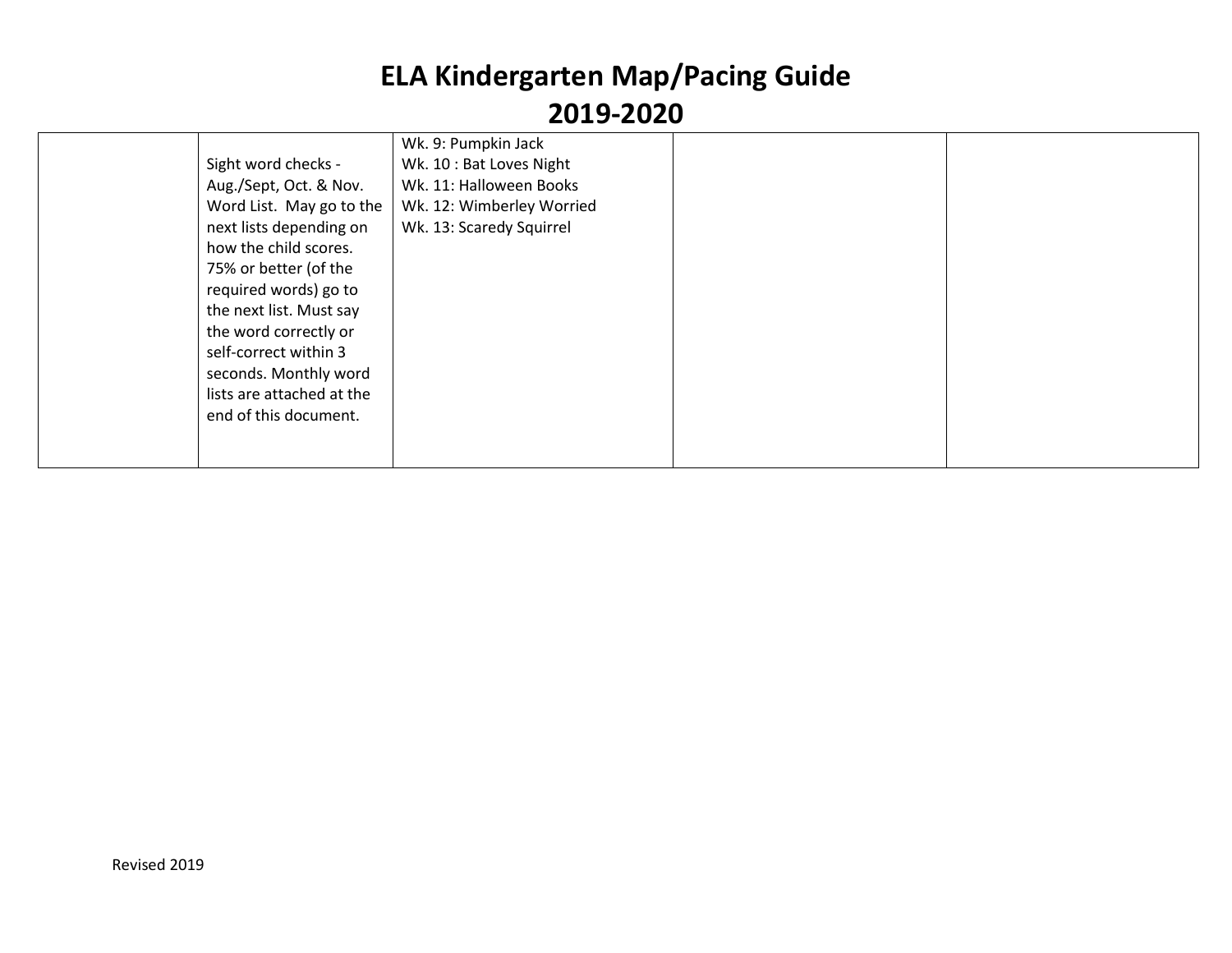| Topic &           | <b>Reading: Literature/Informational Text</b>                                                                                                         |
|-------------------|-------------------------------------------------------------------------------------------------------------------------------------------------------|
| <b>Standards</b>  | RL/RI.K.1 With prompting and support, ask and answer questions about key details in a text/ With prompting and support answer questions               |
|                   | about key details in a text                                                                                                                           |
|                   | <b>Key Strategies:</b>                                                                                                                                |
| Q2/Q3             | Model how to ask and answer text dependent questions.                                                                                                 |
| <b>UNIT3</b>      | Guide students through practice of asking and answering questions with a partner/in a small group.<br>٠                                               |
|                   | Provide students opportunities to independently practice asking and answering questions about details in a text.<br>٠                                 |
|                   | Identify key details of a text.<br>٠                                                                                                                  |
| <b>Time Frame</b> | Ask questions about key details in a text.                                                                                                            |
|                   | Answer questions about key details in a text.                                                                                                         |
| 7 weeks           | RL/RI.K.2 With prompting and support, retell familiar stories, including key details/With prompting and support, identify the main topic and          |
|                   | retell key details of a text.                                                                                                                         |
|                   | Key Strategies:                                                                                                                                       |
|                   | Model identifying the key details of a story, retelling the beginning, middle and of the story, identifying characters and setting                    |
|                   | Guide students through practice of retelling a familiar story, including key details and identifying the character and setting with a                 |
|                   | partner/in a small group.                                                                                                                             |
|                   | Provide students with opportunities to independently practice retelling a familiar story, including key details and identifying the<br>$\blacksquare$ |
|                   | character and setting.                                                                                                                                |
|                   | RL/RI.K.3 With prompting and support, identify characters, settings, and major events in a story/With prompting and support, describe the             |
|                   | connection between two individuals, events, ideas, or pieces of information in a text.                                                                |
|                   | RL/RI.K.4 Ask and answer questions about unknown words in a text/With prompting and support, ask and answer questions about unknown                   |
|                   | words in a text.                                                                                                                                      |
|                   | RL/RI.K.5 Recognize common types of texts (e.g., storybooks, poems)./Identify the front cover, back cover, and title page of a book.                  |
|                   | RL/RI.K.6 With prompting and support, name the author and illustrator of a story and define the role of each in telling the story./Name the           |
|                   | author and illustrator of a text and define the role of each in presenting the ideas or information in a text.                                        |
|                   | RL/RI.K.7 With prompting and support, describe the relationship between illustrations and the story in which they appear (e.g., what                  |
|                   | moment in a story an illustration depicts)/With prompting and support, describe the relationship between illustrations and the text in which          |
|                   | they appear (e.g., what person, place, thing, or idea in the text an illustration depicts).                                                           |
|                   | RL/RI.K.9 With prompting and support, compare and contrast the adventures and experiences of characters in familiar stories./With                     |
|                   | prompting and support, identify basic similarities in and differences between two texts on the same topic (e.g., in illustrations, descriptions,      |
|                   | or procedures).                                                                                                                                       |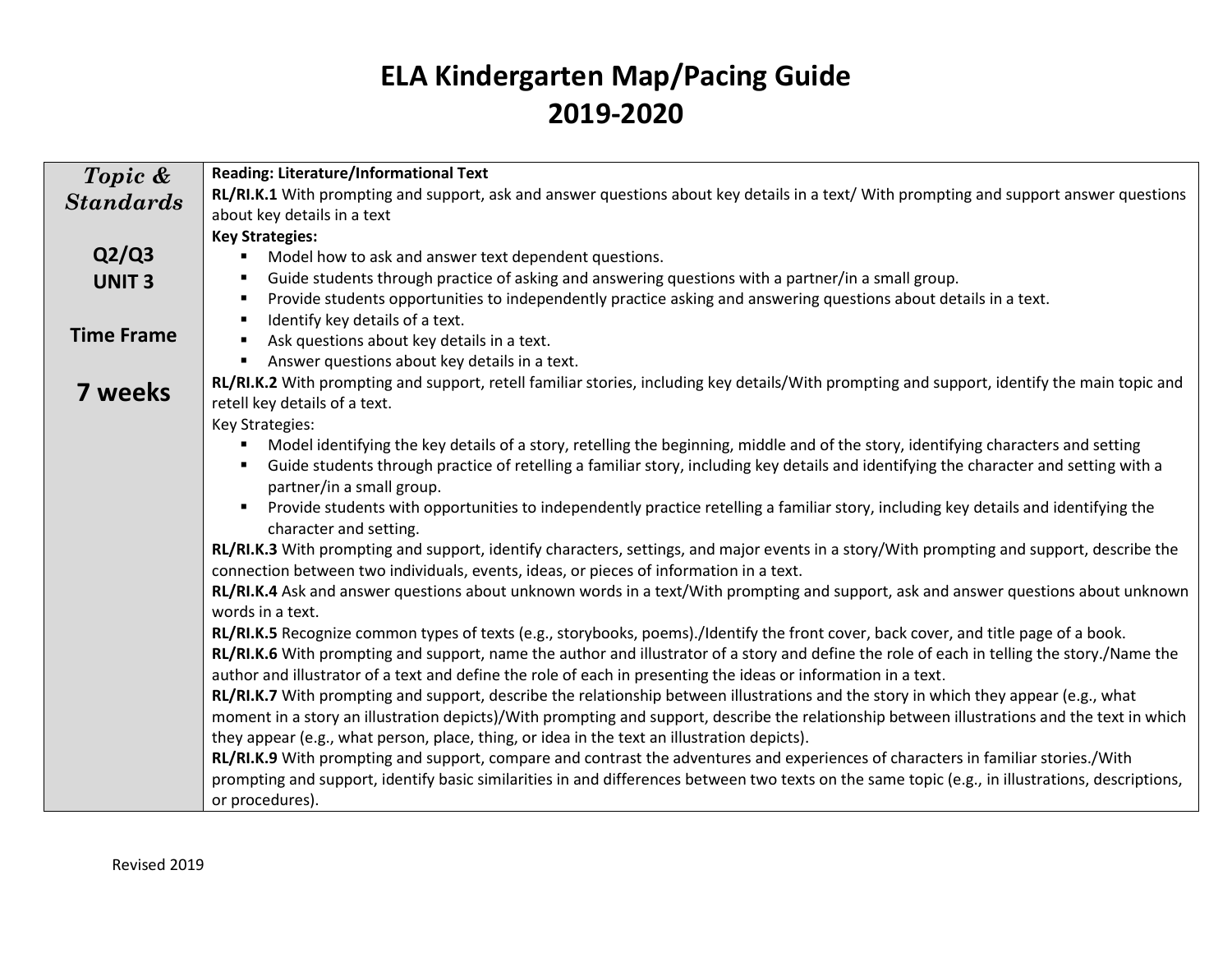**RL/RI.K.10** Actively engage in group reading activities with purpose and understanding./ Actively engage in group reading activities with purpose and understanding.

### **Reading Foundational Skills**

### **Print Concepts**

**RF.K.1** Demonstrate understanding of the organization and basic features of print.

- **a.** Follow words from left to right, top to bottom, and page by page.
- **b.** Recognize that spoken words are represented in written language by specific sequences of letters.
- **c.** Understand that words are separated by spaces in print.
- **d.** Recognize and name all upper- and lowercase letters of the alphabet.

### **Phonological Awareness**

**[RF.K.2](http://www.corestandards.org/ELA-Literacy/RF/K/2/)** Demonstrate understanding of spoken words, syllables, and sounds (phonemes).

- **a.** Recognize and produce rhyming words.
- **b.** Count, pronounce, blend, and segment syllables in spoken words.
- **c.** Blend and segment onsets and rimes of single-syllable spoken words.
- **d.** Isolate and pronounce the initial, medial vowel, and final sounds (phonemes) in three-phoneme (consonant-vowel-consonant, or CVC) words.<sup>1</sup> (This does not include CVCs ending with  $/$ I $/$ ,  $/$ r $/$ , or  $/$ x $/$ .)
- **e.** Add or substitute individual sounds (phonemes) in simple, one-syllable words to make new words.

### **Phonics and Word Recognition**

**[RF.K.3](http://www.corestandards.org/ELA-Literacy/RF/K/3/)** Know and apply grade-level phonics and word analysis skills in decoding words.

- **a.** Demonstrate basic knowledge of one-to-one letter-sound correspondences by producing the primary sound or many of the most frequent sounds for each consonant.
- **b.** Associate the long and short sounds with the common spellings (graphemes) for the five major vowels.
- **c.** Read common high-frequency words by sight (e.g., *the*, *of*, *to*, *you*, *she*, *my*, *is*, *are*, *do*, *does*).
- **d.** Distinguish between similarly spelled words by identifying the sounds of the letters that differ.

### **Fluency**

**[RF.K.4](http://www.corestandards.org/ELA-Literacy/RF/K/4/)** Read emergent-reader texts with purpose and understanding.

<sup>1</sup> Words, syllables, or phonemes written in /slashes/refer to their pronunciations or phonology. Thus,/CVC/ is a word with three phonemes regardless of the number of letters in the spelling of the word.

### **Writing: Informative/Explanatory**

**W.K.1** Use a combination of drawing, dictating, and writing to compose opinion pieces that tell a reader the topic or the name of the book being written about and express an opinion or preference about the topic or book (e.g., My favorite book is ... ).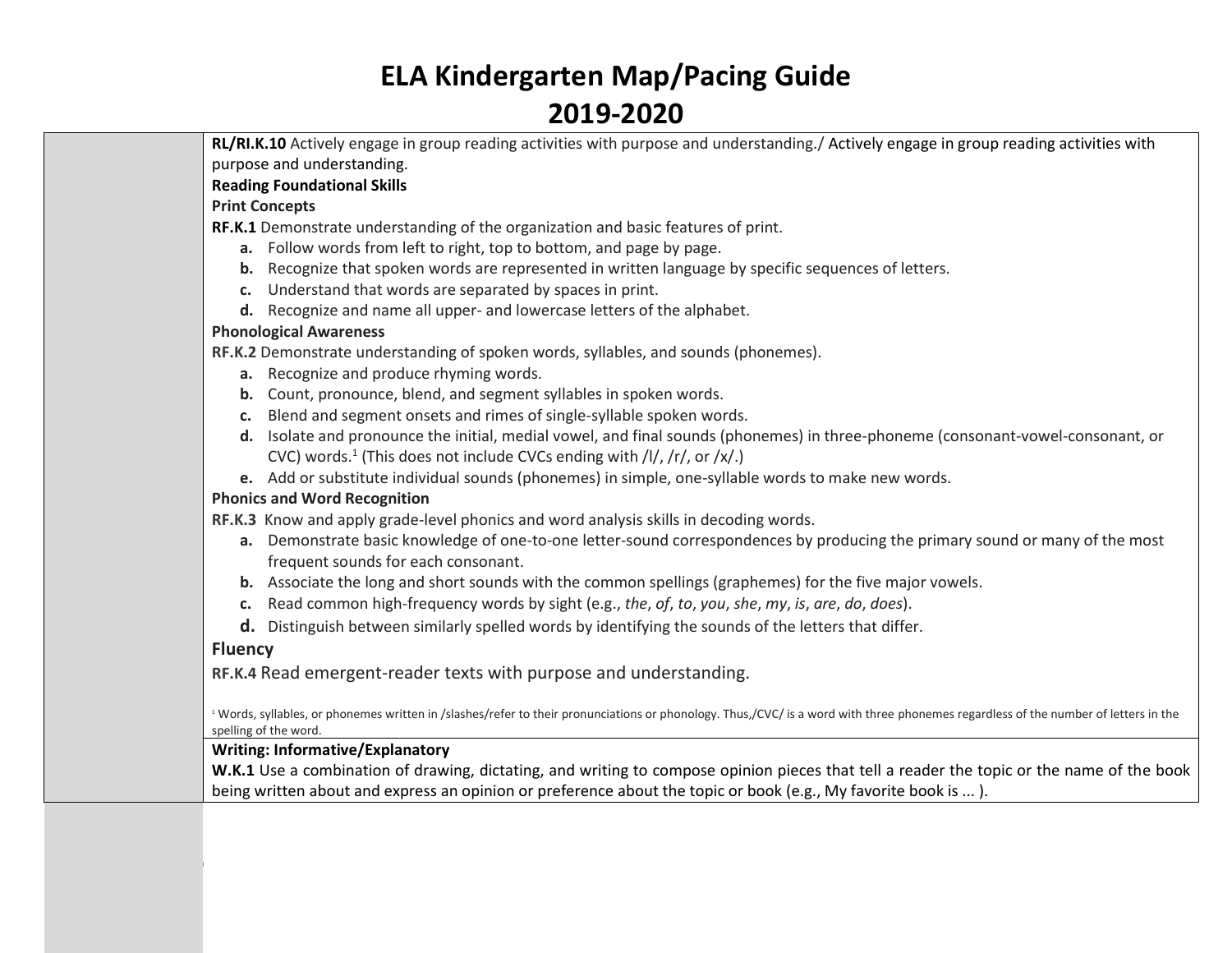**W.K.2** Use a combination of drawing, dictating, and writing to compose informative/explanatory texts that name what they are being written about and supply some information about the topic.

**W.K.3** Use a combination of drawing, dictating, and writing to narrate a single event or several loosely linked events, tell about the events in the order in which they occurred, and provide a reaction to what happened.

**W.K.5** With guidance and support from adults, respond to questions and suggestions from peers and add details to strengthen writing as needed.

**W.K.7** Participate in shared research and writing projects (e.g., explore a number of books by a favorite author and express opinions about them).

**W.K.8** With guidance and support from adults, recall information from experiences or gather information from provided sources to answer a question.

### **Speaking and Listening**

**SL.K.1** Participate in collaborative conversations about kindergarten topics and texts with diverse partners in small and larger groups.

- **a.** Follow agreed-upon rules for discussions (e.g., listening to others and taking turns speaking about the topics and texts under discussion).
- **b.** Continue a conversation through multiple exchanges.

**SL.K.2** Confirm understanding of a text read aloud or information presented in various media and other formats (e.g., orally) by asking and answering questions about key details and requesting clarification if something is not understood.

**SL.K.3** Ask and answer questions in order to seek help, get information, or clarify something that is not understood.

**SL.K.5** Add drawings or other visual displays to descriptions as desired to provide additional detail.

**SL.K.6** Speak audibly and express thoughts, feelings, and ideas clearly.

### **Language**

**L.K.1** Demonstrate command of the conventions of standard English grammar and usage when writing or speaking.

- **a.** Print many upper- and lowercase letters.
- **b.** Use frequently occurring nouns and verbs.
- **c.** Form regular plural nouns orally by adding /s/ or /es/ (e.g., dog, dogs; wish, wishes).
- **d.** Understand and use interrogatives (question words) (e.g., who, what, where, when, why, how).

**L.K.2** Demonstrate command of the conventions of standard English capitalization, punctuation, and spelling when writing.

- **a.** Capitalize the first word in a sentence and the pronoun I.
- **b.** Recognize and name end punctuation.
- **c.** Write a letter or letters for most consonant and short-vowel phonemes (sounds).
- **d.** Spell simple words phonetically, drawing on knowledge of sound-letter relationships.

**L.K.5** Demonstrate understanding of figurative language, word relationships, and nuances in word meanings.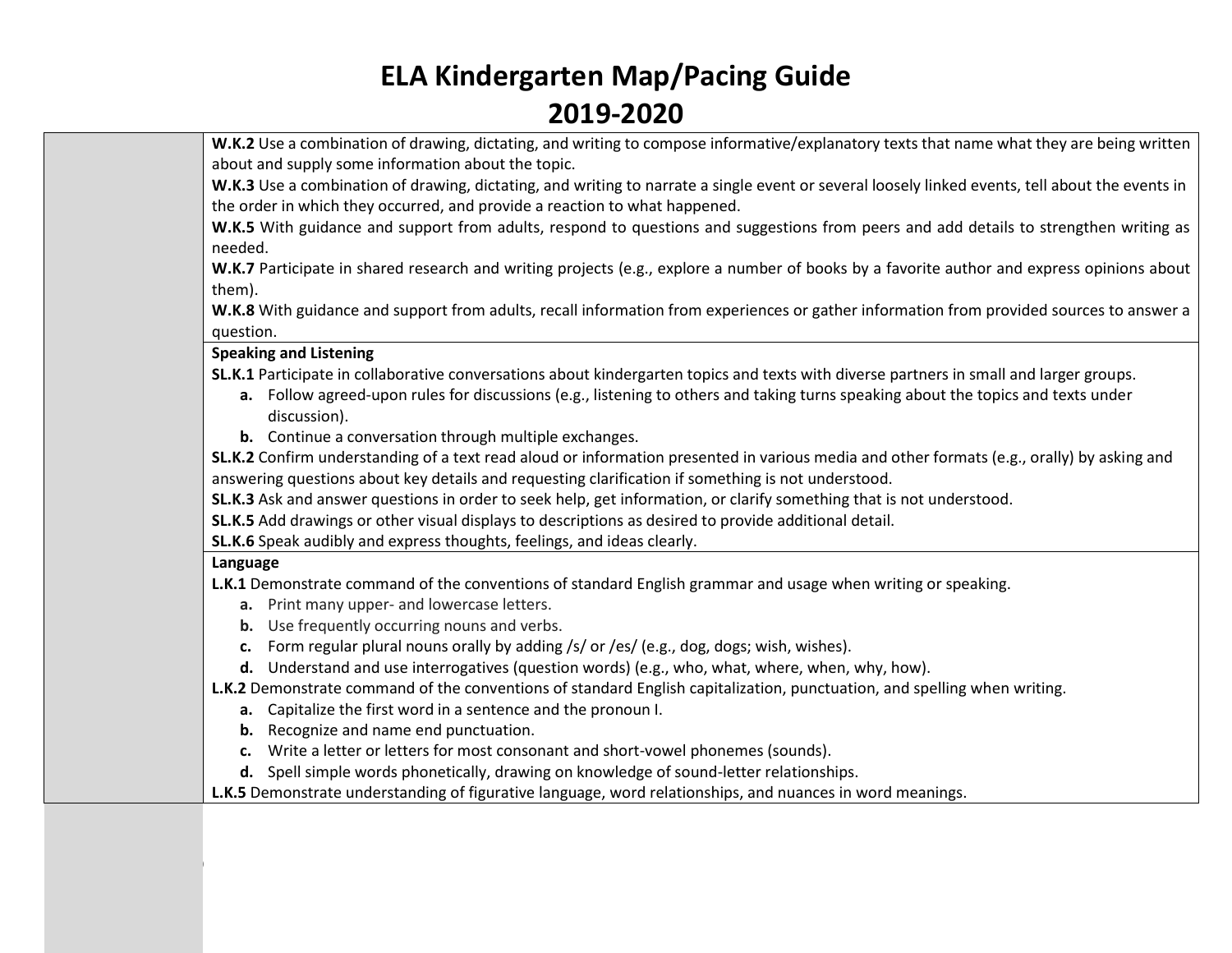Revised 2019

| Comprehension, Vocabulary,<br><b>Phonemic Awareness &amp; Phonics</b><br>Weekly formatives on Illuminate<br>and Writing Integrated<br><b>Instruction</b><br>(3-5 questions aligned to<br><b>Explicit Vocabulary</b><br><b>Blend and Segment</b><br>٠<br>standards)<br>Instruction<br>Phoneme<br>п<br><b>RL K.1-2</b><br>Comprehension<br><b>Alphabet Recognition</b><br>п<br>$\blacksquare$<br>Blending to read words<br>Strategies (through read<br>first and last name<br>$\blacksquare$<br>Advanced Phonics and<br><b>DIBELS biweekly Progress</b><br>alouds)<br>$\blacksquare$<br>Monitoring and Mid-year<br>Multisyllabic Words<br>Reading<br><b>Benchmark Assessment</b><br>connected/decodable<br>text<br>Details/Labeling<br><b>Assess Letter</b><br>Text dependent questions<br>Identification/sounds<br>Respond to questions<br>Wk. 14: Turkey Trouble<br>Wk. 15: Bear Snores On<br>Sight word checks -<br>Nov. & Dec. word list. May go to<br>Wk. 16: Gingerbread Girl/Man<br>the next lists depending on how<br>Wk. 17: Christmas Books<br>the child scores. 75% or better<br>Wk. 18: Snowy Day<br>(of the required words) go to the<br>Wk. 19: Snowmen at Night<br>next list. Must say the word<br>Wk. 20: Ice Bear<br>correctly or self-correct within 3 | <i>Assessments</i><br>(Evidence) | Language<br><b>Development</b> | <b>Foundational Skills</b> | Writing                       |
|------------------------------------------------------------------------------------------------------------------------------------------------------------------------------------------------------------------------------------------------------------------------------------------------------------------------------------------------------------------------------------------------------------------------------------------------------------------------------------------------------------------------------------------------------------------------------------------------------------------------------------------------------------------------------------------------------------------------------------------------------------------------------------------------------------------------------------------------------------------------------------------------------------------------------------------------------------------------------------------------------------------------------------------------------------------------------------------------------------------------------------------------------------------------------------------------------------------------------------------------------------------------|----------------------------------|--------------------------------|----------------------------|-------------------------------|
|                                                                                                                                                                                                                                                                                                                                                                                                                                                                                                                                                                                                                                                                                                                                                                                                                                                                                                                                                                                                                                                                                                                                                                                                                                                                        |                                  |                                |                            | Labeling/Informative Reports  |
|                                                                                                                                                                                                                                                                                                                                                                                                                                                                                                                                                                                                                                                                                                                                                                                                                                                                                                                                                                                                                                                                                                                                                                                                                                                                        |                                  |                                |                            |                               |
|                                                                                                                                                                                                                                                                                                                                                                                                                                                                                                                                                                                                                                                                                                                                                                                                                                                                                                                                                                                                                                                                                                                                                                                                                                                                        |                                  |                                |                            | Recognize letters in name     |
|                                                                                                                                                                                                                                                                                                                                                                                                                                                                                                                                                                                                                                                                                                                                                                                                                                                                                                                                                                                                                                                                                                                                                                                                                                                                        |                                  |                                |                            |                               |
|                                                                                                                                                                                                                                                                                                                                                                                                                                                                                                                                                                                                                                                                                                                                                                                                                                                                                                                                                                                                                                                                                                                                                                                                                                                                        |                                  |                                |                            | Environmental Print/recognize |
|                                                                                                                                                                                                                                                                                                                                                                                                                                                                                                                                                                                                                                                                                                                                                                                                                                                                                                                                                                                                                                                                                                                                                                                                                                                                        |                                  |                                |                            |                               |
|                                                                                                                                                                                                                                                                                                                                                                                                                                                                                                                                                                                                                                                                                                                                                                                                                                                                                                                                                                                                                                                                                                                                                                                                                                                                        |                                  |                                |                            |                               |
|                                                                                                                                                                                                                                                                                                                                                                                                                                                                                                                                                                                                                                                                                                                                                                                                                                                                                                                                                                                                                                                                                                                                                                                                                                                                        |                                  |                                |                            | Upper and lower formation     |
|                                                                                                                                                                                                                                                                                                                                                                                                                                                                                                                                                                                                                                                                                                                                                                                                                                                                                                                                                                                                                                                                                                                                                                                                                                                                        |                                  |                                |                            |                               |
|                                                                                                                                                                                                                                                                                                                                                                                                                                                                                                                                                                                                                                                                                                                                                                                                                                                                                                                                                                                                                                                                                                                                                                                                                                                                        |                                  |                                |                            |                               |
|                                                                                                                                                                                                                                                                                                                                                                                                                                                                                                                                                                                                                                                                                                                                                                                                                                                                                                                                                                                                                                                                                                                                                                                                                                                                        |                                  |                                |                            |                               |
|                                                                                                                                                                                                                                                                                                                                                                                                                                                                                                                                                                                                                                                                                                                                                                                                                                                                                                                                                                                                                                                                                                                                                                                                                                                                        |                                  |                                |                            |                               |
|                                                                                                                                                                                                                                                                                                                                                                                                                                                                                                                                                                                                                                                                                                                                                                                                                                                                                                                                                                                                                                                                                                                                                                                                                                                                        |                                  |                                |                            |                               |
|                                                                                                                                                                                                                                                                                                                                                                                                                                                                                                                                                                                                                                                                                                                                                                                                                                                                                                                                                                                                                                                                                                                                                                                                                                                                        |                                  |                                |                            |                               |
|                                                                                                                                                                                                                                                                                                                                                                                                                                                                                                                                                                                                                                                                                                                                                                                                                                                                                                                                                                                                                                                                                                                                                                                                                                                                        |                                  |                                |                            |                               |
|                                                                                                                                                                                                                                                                                                                                                                                                                                                                                                                                                                                                                                                                                                                                                                                                                                                                                                                                                                                                                                                                                                                                                                                                                                                                        |                                  |                                |                            |                               |
|                                                                                                                                                                                                                                                                                                                                                                                                                                                                                                                                                                                                                                                                                                                                                                                                                                                                                                                                                                                                                                                                                                                                                                                                                                                                        |                                  |                                |                            |                               |
|                                                                                                                                                                                                                                                                                                                                                                                                                                                                                                                                                                                                                                                                                                                                                                                                                                                                                                                                                                                                                                                                                                                                                                                                                                                                        |                                  |                                |                            |                               |
|                                                                                                                                                                                                                                                                                                                                                                                                                                                                                                                                                                                                                                                                                                                                                                                                                                                                                                                                                                                                                                                                                                                                                                                                                                                                        |                                  |                                |                            |                               |
|                                                                                                                                                                                                                                                                                                                                                                                                                                                                                                                                                                                                                                                                                                                                                                                                                                                                                                                                                                                                                                                                                                                                                                                                                                                                        | seconds. Monthly word lists are  |                                |                            |                               |
| attached at the end of this                                                                                                                                                                                                                                                                                                                                                                                                                                                                                                                                                                                                                                                                                                                                                                                                                                                                                                                                                                                                                                                                                                                                                                                                                                            |                                  |                                |                            |                               |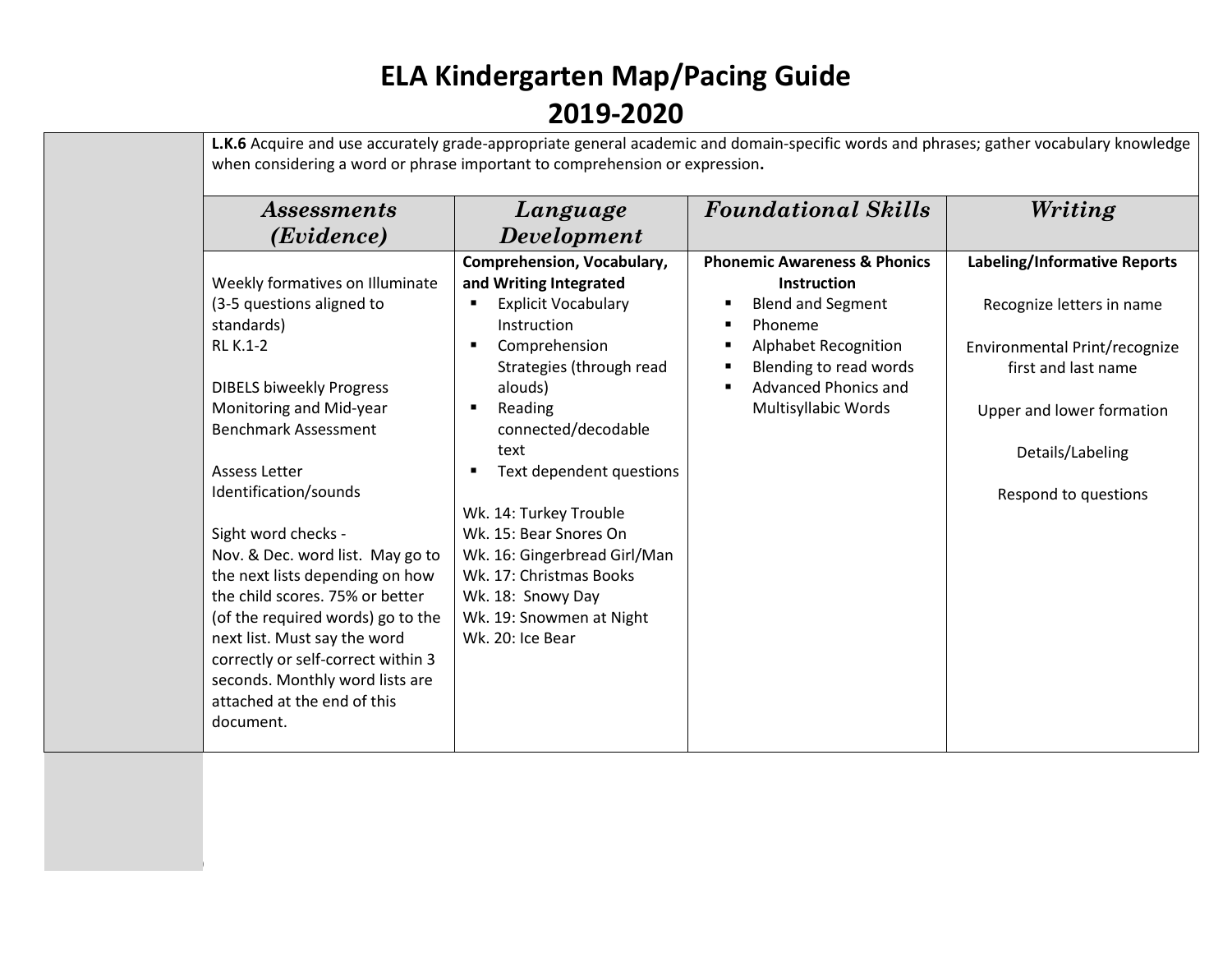| Topic &           | <b>Reading: Literature/Informational Text</b>                                                                                                                      |
|-------------------|--------------------------------------------------------------------------------------------------------------------------------------------------------------------|
| <b>Standards</b>  | RL/RI.K.1 With prompting and support, ask and answer questions about key details in a text/ With prompting and support answer questions                            |
|                   | about key details in a text                                                                                                                                        |
|                   | <b>Key Strategies:</b>                                                                                                                                             |
| Q <sub>3</sub>    | Model how to ask and answer text dependent questions.<br>٠                                                                                                         |
| <b>UNIT4</b>      | Guide students through practice of asking and answering questions with a partner/in a small group.                                                                 |
|                   | Provide students opportunities to independently practice asking and answering questions about details in a text.                                                   |
|                   | Identify key details of a text.                                                                                                                                    |
| <b>Time Frame</b> | Ask questions about key details in a text.                                                                                                                         |
|                   | Answer questions about key details in a text.<br>$\blacksquare$                                                                                                    |
| 6 weeks           | RL/RI.K.2 With prompting and support, retell familiar stories, including key details/With prompting and support, identify the main topic and                       |
|                   | retell key details of a text.                                                                                                                                      |
|                   | Key Strategies:                                                                                                                                                    |
|                   | Model identifying the key details of a story, retelling the beginning, middle and of the story, identifying characters and setting                                 |
|                   | Guide students through practice of retelling a familiar story, including key details and identifying the character and setting with a<br>partner/in a small group. |
|                   | Provide students with opportunities to independently practice retelling a familiar story, including key details and identifying the                                |
|                   | character and setting.                                                                                                                                             |
|                   | RL/RI.K.3 With prompting and support, identify characters, settings, and major events in a story/With prompting and support, describe the                          |
|                   | connection between two individuals, events, ideas, or pieces of information in a text.                                                                             |
|                   | RL/RI.K.5 Recognize common types of texts (e.g., storybooks, poems)./Identify the front cover, back cover, and title page of a book.                               |
|                   | RL/RI.K.6 With prompting and support, name the author and illustrator of a story and define the role of each in telling the story./Name the                        |
|                   | author and illustrator of a text and define the role of each in presenting the ideas or information in a text.                                                     |
|                   | RL/RI.K.7 With prompting and support, describe the relationship between illustrations and the story in which they appear (e.g., what                               |
|                   | moment in a story an illustration depicts)/With prompting and support, describe the relationship between illustrations and the text in which                       |
|                   | they appear (e.g., what person, place, thing, or idea in the text an illustration depicts).                                                                        |
|                   | RL/RI.K.9 With prompting and support, compare and contrast the adventures and experiences of characters in familiar stories./With                                  |
|                   | prompting and support, identify basic similarities in and differences between two texts on the same topic (e.g., in illustrations, descriptions,                   |
|                   | or procedures).                                                                                                                                                    |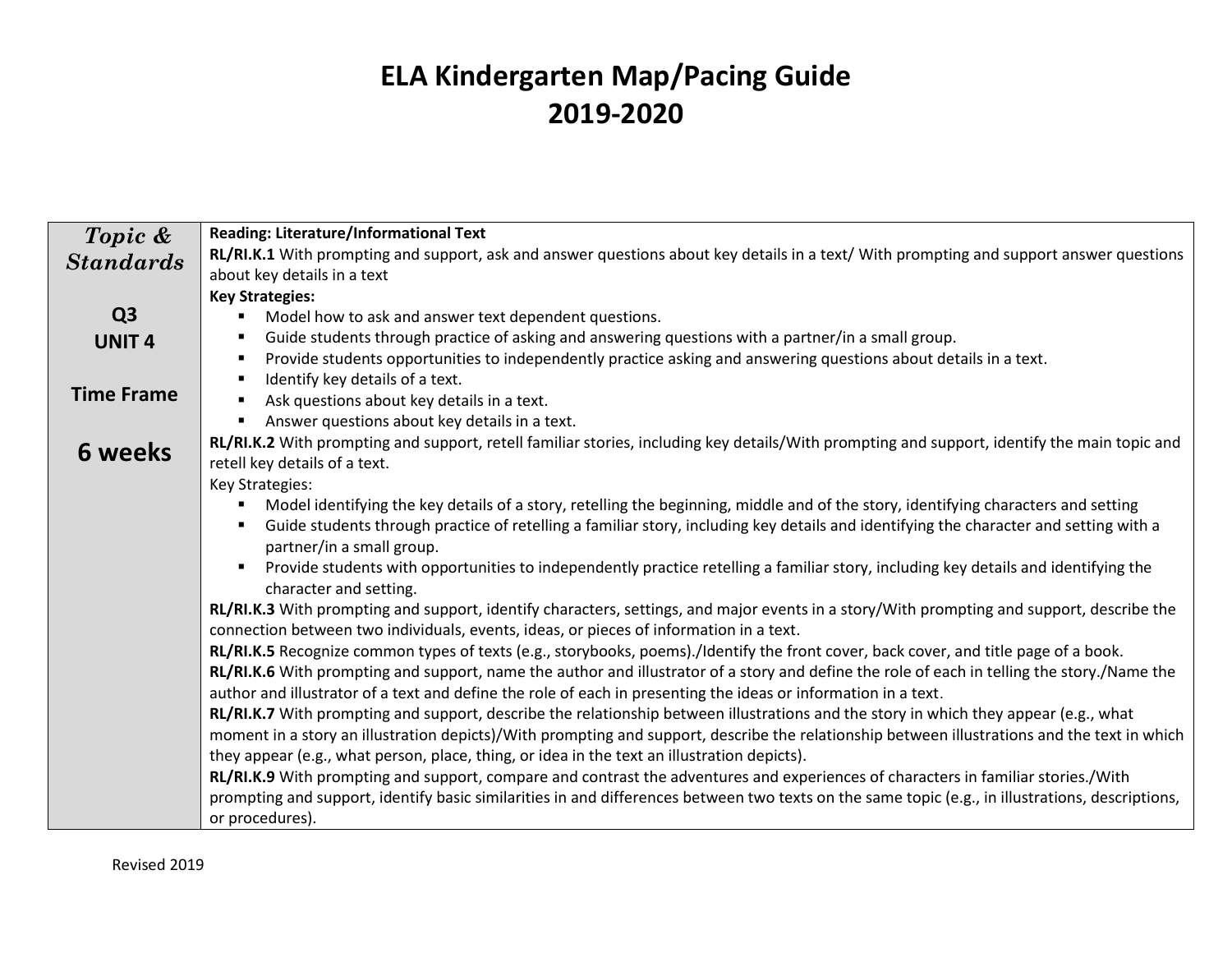**RL/RI.K.10** Actively engage in group reading activities with purpose and understanding./Actively engage in group reading activities with purpose and understanding.

#### **Reading Foundational Skills**

#### **Print Concepts**

**RF.K.1** Demonstrate understanding of the organization and basic features of print.

- **a.** Follow words from left to right, top to bottom, and page by page.
- **b.** Recognize that spoken words are represented in written language by specific sequences of letters.
- **c.** Understand that words are separated by spaces in print.
- **d.** Recognize and name all upper- and lowercase letters of the alphabet.

#### **Phonological Awareness**

**[RF.K.2](http://www.corestandards.org/ELA-Literacy/RF/K/2/)** Demonstrate understanding of spoken words, syllables, and sounds (phonemes).

- **a.** Recognize and produce rhyming words.
- **b.** Count, pronounce, blend, and segment syllables in spoken words.
- **c.** Blend and segment onsets and rimes of single-syllable spoken words.
- **d.** Isolate and pronounce the initial, medial vowel, and final sounds (phonemes) in three-phoneme (consonant-vowel-consonant, or CVC) words.<sup>1</sup> (This does not include CVCs ending with /l/, /r/, or /x/.)
- **e.** Add or substitute individual sounds (phonemes) in simple, one-syllable words to make new words.

### **Phonics and Word Recognition**

**[RF.K.3](http://www.corestandards.org/ELA-Literacy/RF/K/3/)** Know and apply grade-level phonics and word analysis skills in decoding words.

- **a.** Demonstrate basic knowledge of one-to-one letter-sound correspondences by producing the primary sound or many of the most frequent sounds for each consonant.
- **b.** Associate the long and short sounds with the common spellings (graphemes) for the five major vowels.
- **c.** Read common high-frequency words by sight (e.g., *the*, *of*, *to*, *you*, *she*, *my*, *is*, *are*, *do*, *does*).
- **d.** Distinguish between similarly spelled words by identifying the sounds of the letters that differ.

### **Fluency**

Revised 2019

**[RF.K.4](http://www.corestandards.org/ELA-Literacy/RF/K/4/)** Read emergent-reader texts with purpose and understanding.

<sup>1</sup> Words, syllables, or phonemes written in /slashes/refer to their pronunciations or phonology. Thus,/CVC/ is a word with three phonemes regardless of the number of letters in the spelling of the word.

### **Writing: Informative/Explanatory**

W.K.1 Use a combination of drawing, dictating, and writing to compose opinion pieces that tell a reader the topic or the name of the book being written about and express an opinion or preference about the topic or book (e.g., My favorite book is ... ).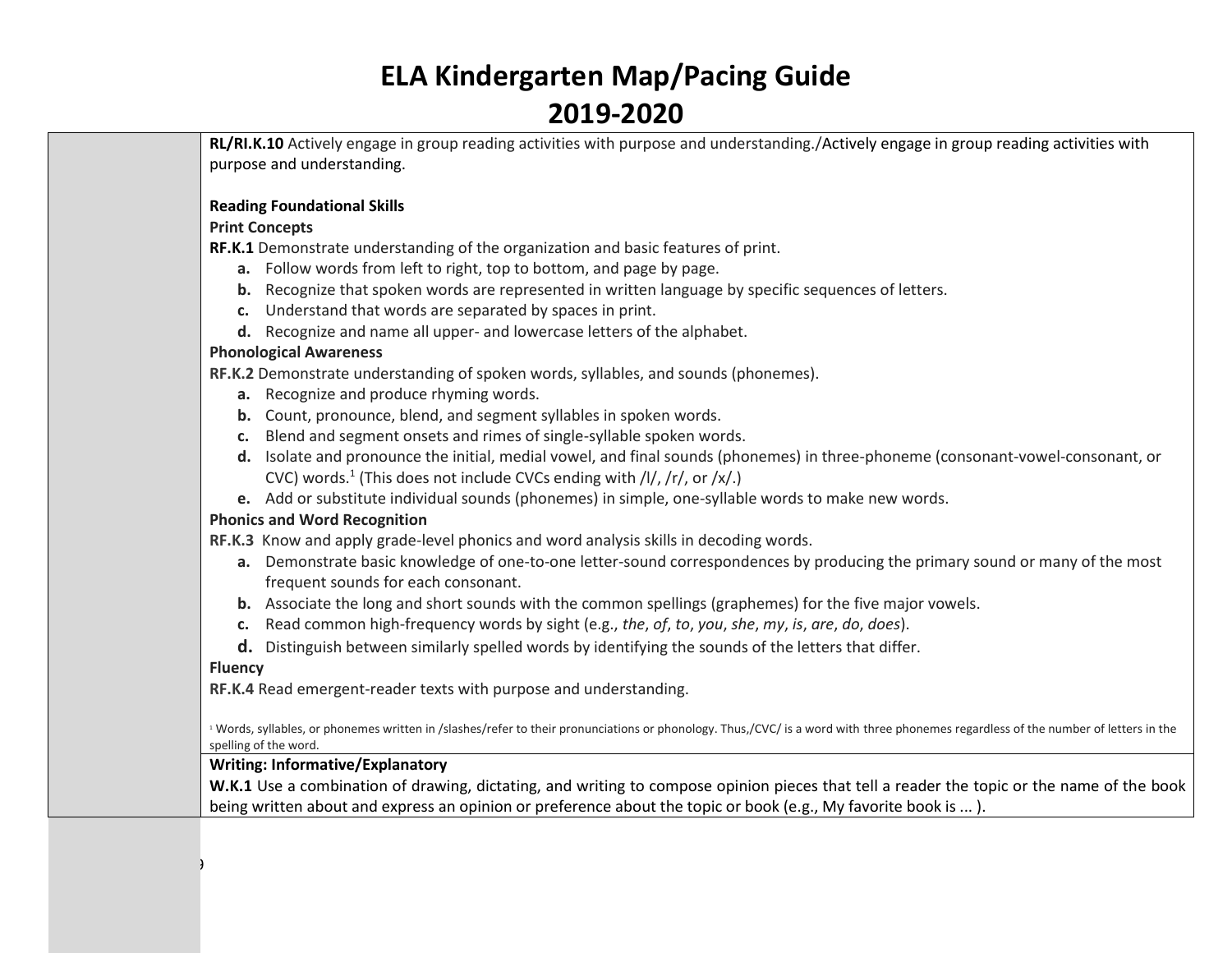**W.K.6** With guidance and support from adults, explore a variety of digital tools to produce and publish writing, including in collaboration with peers.

**W.K.8** With guidance and support from adults, recall information from experiences or gather information from provided sources to answer a question.

#### **Speaking and Listening**

**SL.K.1** Participate in collaborative conversations about kindergarten topics and texts with diverse partners in small and larger groups.

- **a.** Follow agreed-upon rules for discussions (e.g., listening to others and taking turns speaking about the topics and texts under discussion).
- **b.** Continue a conversation through multiple exchanges.

**SL.K.2** Confirm understanding of a text read aloud or information presented in various media and other formats (e.g., orally) by asking and answering questions about key details and requesting clarification if something is not understood.

**SL.K.3** Ask and answer questions in order to seek help, get information, or clarify something that is not understood.

**SL.K.5** Add drawings or other visual displays to descriptions as desired to provide additional detail.

**SL.K.6** Speak audibly and express thoughts, feelings, and ideas clearly.

### **Language**

Revised 2019

**L.K.1** Demonstrate command of the conventions of standard English grammar and usage when writing or speaking.

- **a.** Print many upper- and lowercase letters.
- **b.** Use frequently occurring nouns and verbs.
- **c.** Form regular plural nouns orally by adding /s/ or /es/ (e.g., dog, dogs; wish, wishes).

**L.K.2** Demonstrate command of the conventions of standard English capitalization, punctuation, and spelling when writing.

- **a.** Capitalize the first word in a sentence and the pronoun I.
- **b.** Recognize and name end punctuation.
- **c.** Write a letter or letters for most consonant and short-vowel phonemes (sounds).
- **d.** Spell simple words phonetically, drawing on knowledge of sound-letter relationships.

**L.K.4** Determine or clarify the meaning of unknown and multiple-meaning words and phrases based on kindergarten reading and content. **L.K.6** Use words and phrases acquired through conversations, reading and being read to, and responding to texts**.**

| <i>Assessments</i><br>(Evidence) | Language<br><b>Development</b> | <b>Foundational Skills</b>              | Writing                       |
|----------------------------------|--------------------------------|-----------------------------------------|-------------------------------|
|                                  | Comprehension, Vocabulary,     | <b>Phonemic Awareness &amp; Phonics</b> | <b>Opinion</b>                |
| Weekly formatives on             | and Writing Integrated         | <b>Instruction</b>                      |                               |
| Illuminate (3-5 questions        |                                |                                         | <b>Compose Opinion Pieces</b> |
| aligned to standards)            |                                | <b>Blend and Segment</b>                |                               |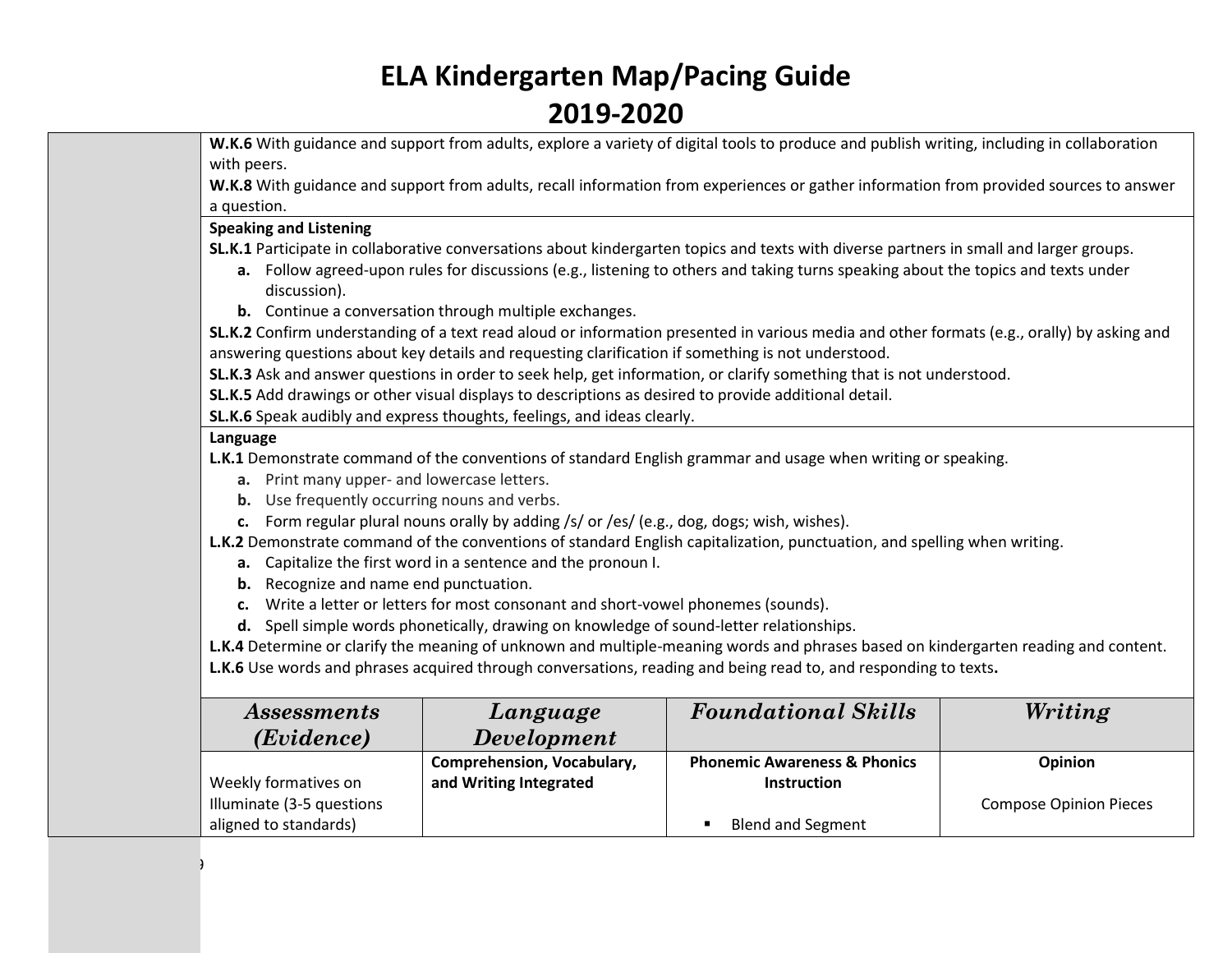| Instruction<br><b>DIBELS biweekly Progress</b><br><b>Comprehension Strategies</b><br>(through read alouds)<br>Monitoring<br>Reading<br>connected/decodable text<br>Assess Letter<br>Identification/sounds<br>Text dependent questions<br>Sight word checks -<br>Wk. 21: Tacky the Penguin<br>Dec., Jan. & Feb. word list.<br>Wk. 22: Just Going to the<br>May go to the next lists<br>Dentist<br>depending on how the child<br>Wk. 23: Roses are Pink, Your<br>scores. 75% or better (of the<br><b>Feet Really Stink</b><br>required words) go to the<br>Wk. 24: Duck for President/Abe<br>next list. Must say the word<br>Lincoln<br>correctly or self-correct<br>Wk. 25: Hooway for Wodney<br>within 3 seconds. Monthly<br>Wat<br>word lists are attached at the<br>Wk. 26: The Three Billy Goats<br>end of this document.<br>Fluff | <b>Alphabet Recognition</b><br>Blending to read words<br><b>Advanced Phonics and</b><br>Multisyllabic Words | first and last name<br>Upper and lower formation<br>Details/Labeling |
|---------------------------------------------------------------------------------------------------------------------------------------------------------------------------------------------------------------------------------------------------------------------------------------------------------------------------------------------------------------------------------------------------------------------------------------------------------------------------------------------------------------------------------------------------------------------------------------------------------------------------------------------------------------------------------------------------------------------------------------------------------------------------------------------------------------------------------------|-------------------------------------------------------------------------------------------------------------|----------------------------------------------------------------------|
|---------------------------------------------------------------------------------------------------------------------------------------------------------------------------------------------------------------------------------------------------------------------------------------------------------------------------------------------------------------------------------------------------------------------------------------------------------------------------------------------------------------------------------------------------------------------------------------------------------------------------------------------------------------------------------------------------------------------------------------------------------------------------------------------------------------------------------------|-------------------------------------------------------------------------------------------------------------|----------------------------------------------------------------------|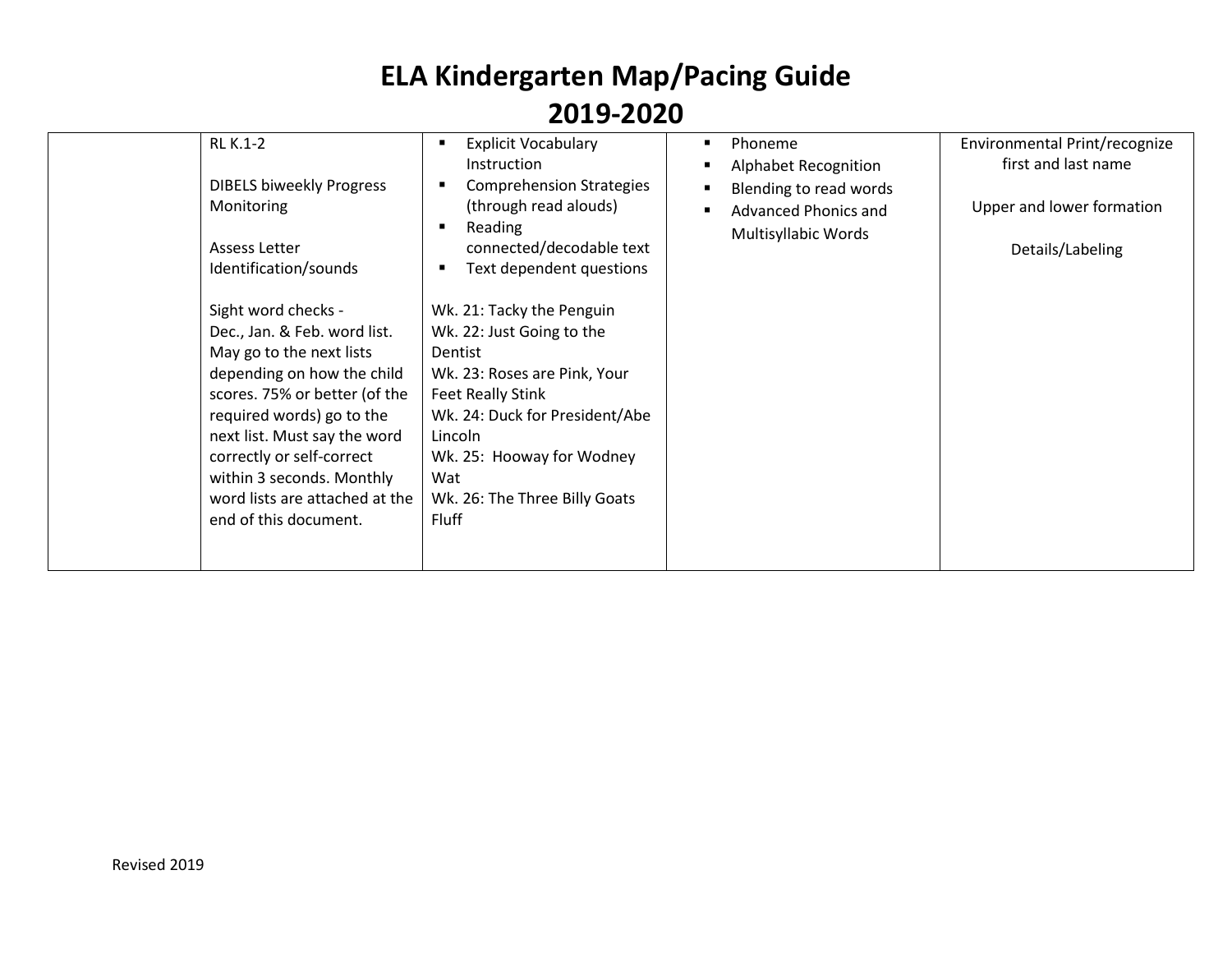| Topic &           | <b>Reading: Literature/Informational Text</b>                                                                                               |
|-------------------|---------------------------------------------------------------------------------------------------------------------------------------------|
|                   | RL/RI.K.1 With prompting and support, ask and answer questions about key details in a text/ With prompting and support answer               |
| <b>Standards</b>  | questions about key details in a text                                                                                                       |
|                   |                                                                                                                                             |
|                   | <b>Key Strategies:</b>                                                                                                                      |
| Q <sub>4</sub>    | Model how to ask and answer text dependent questions.<br>٠                                                                                  |
| <b>UNIT 5</b>     | Guide students through practice of asking and answering questions with a partner/in a small group.<br>٠                                     |
|                   | Provide students opportunities to independently practice asking and answering questions about details in a text.<br>٠                       |
|                   | Identify key details of a text.                                                                                                             |
| <b>Time Frame</b> | Ask questions about key details in a text.                                                                                                  |
|                   | Answer questions about key details in a text.<br>$\blacksquare$                                                                             |
|                   | RL/RI.K.2 With prompting and support, retell familiar stories, including key details/With prompting and support, identify the main topic    |
| <b>7 weeks</b>    | and retell key details of a text.                                                                                                           |
|                   | Key Strategies:                                                                                                                             |
|                   | Model identifying the key details of a story, retelling the beginning, middle and of the story, identifying characters and setting          |
|                   | Guide students through practice of retelling a familiar story, including key details and identifying the character and setting with a       |
|                   | partner/in a small group.                                                                                                                   |
|                   | Provide students with opportunities to independently practice retelling a familiar story, including key details and identifying the<br>٠    |
|                   | character and setting.                                                                                                                      |
|                   | RL/RI.K.3 With prompting and support, identify characters, settings, and major events in a story/With prompting and support, describe the   |
|                   | connection between two individuals, events, ideas, or pieces of information in a text.                                                      |
|                   |                                                                                                                                             |
|                   | RL/RI.K.4 Ask and answer questions about unknown words in a text/With prompting and support, ask and answer questions about                 |
|                   | unknown words in a text.                                                                                                                    |
|                   | RL/RI.K.5 Recognize common types of texts (e.g., storybooks, poems)./Identify the front cover, back cover, and title page of a book.        |
|                   | RL/RI.K.6 With prompting and support, name the author and illustrator of a story and define the role of each in telling the story./Name the |
|                   | author and illustrator of a text and define the role of each in presenting the ideas or information in a text.                              |
|                   | RL/RI.K.7 With prompting and support, describe the relationship between illustrations and the story in which they appear (e.g., what        |
|                   | moment in a story an illustration depicts)/With prompting and support, describe the relationship between illustrations and the text in      |
|                   | which they appear (e.g., what person, place, thing, or idea in the text an illustration depicts).                                           |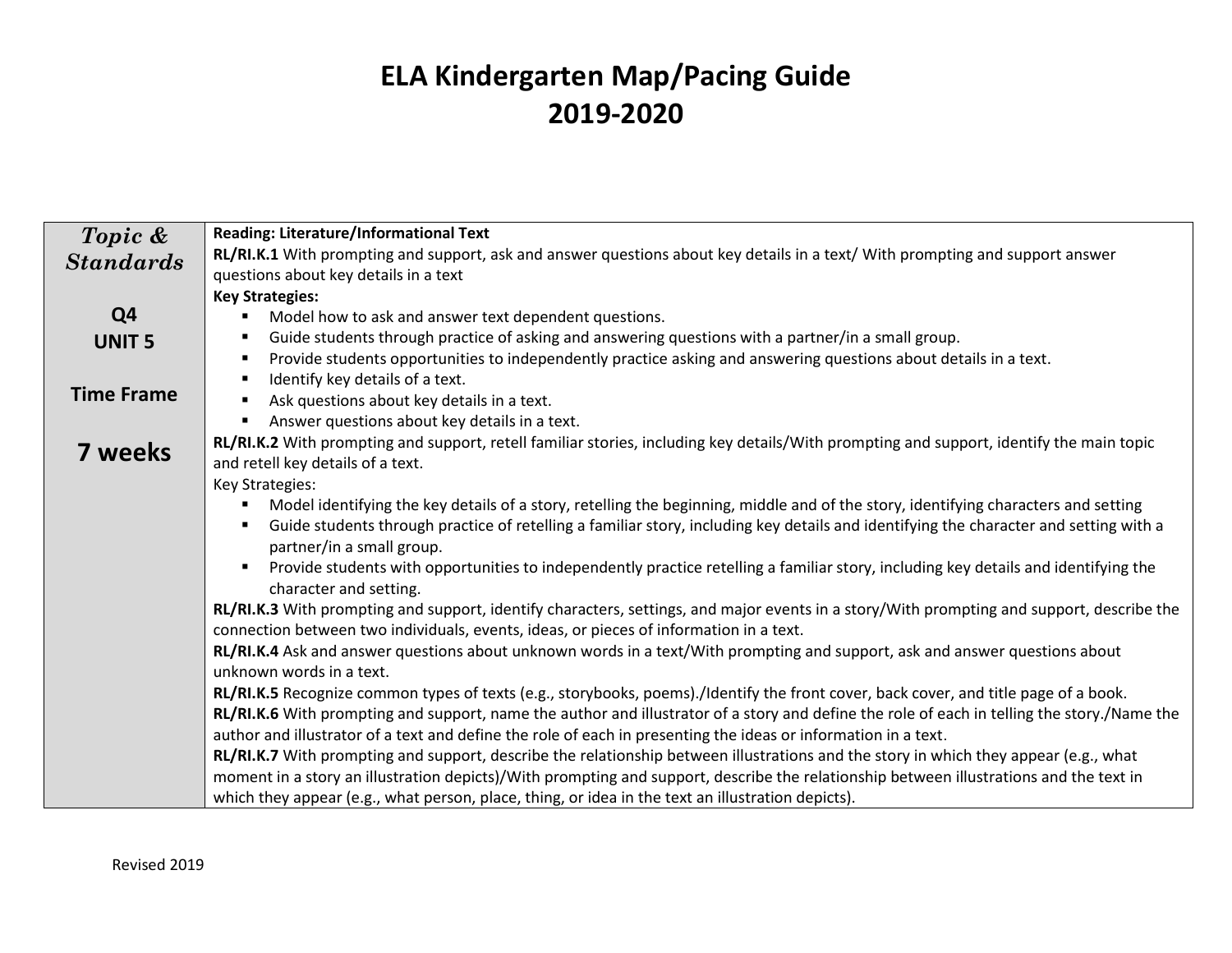**RL/RI.K.9** With prompting and support, compare and contrast the adventures and experiences of characters in familiar stories./With prompting and support, identify basic similarities in and differences between two texts on the same topic (e.g., in illustrations, descriptions, or procedures).

**RL/RI.K. 10** Actively engage in group reading activities with purpose and understanding.

### **Reading Foundational Skills**

### **Print Concepts**

**RF.K.1** Demonstrate understanding of the organization and basic features of print.

- **a.** Follow words from left to right, top to bottom, and page by page.
- **b.** Recognize that spoken words are represented in written language by specific sequences of letters.
- **c.** Understand that words are separated by spaces in print.
- **d.** Recognize and name all upper- and lowercase letters of the alphabet.

### **Phonological Awareness**

**[RF.K.2](http://www.corestandards.org/ELA-Literacy/RF/K/2/)** Demonstrate understanding of spoken words, syllables, and sounds (phonemes).

- **a.** Recognize and produce rhyming words.
- **b.** Count, pronounce, blend, and segment syllables in spoken words.
- **c.** Blend and segment onsets and rimes of single-syllable spoken words.
- **d.** Isolate and pronounce the initial, medial vowel, and final sounds (phonemes) in three-phoneme (consonant-vowel-consonant, or CVC) words.<sup>1</sup> (This does not include CVCs ending with /l/, /r/, or /x/.)
- **e.** Add or substitute individual sounds (phonemes) in simple, one-syllable words to make new words.

### **Phonics and Word Recognition**

**[RF.K.3](http://www.corestandards.org/ELA-Literacy/RF/K/3/)** Know and apply grade-level phonics and word analysis skills in decoding words.

- **a.** Demonstrate basic knowledge of one-to-one letter-sound correspondences by producing the primary sound or many of the most frequent sounds for each consonant.
- **b.** Associate the long and short sounds with the common spellings (graphemes) for the five major vowels.
- **c.** Read common high-frequency words by sight (e.g., *the*, *of*, *to*, *you*, *she*, *my*, *is*, *are*, *do*, *does*).
- **d.** Distinguish between similarly spelled words by identifying the sounds of the letters that differ.

### **Fluency**

**[RF.K.4](http://www.corestandards.org/ELA-Literacy/RF/K/4/)** Read emergent-reader texts with purpose and understanding.

<sup>1</sup> Words, syllables, or phonemes written in /slashes/refer to their pronunciations or phonology. Thus,/CVC/ is a word with three phonemes regardless of the number of letters in the spelling of the word.

### **Writing: Opinion**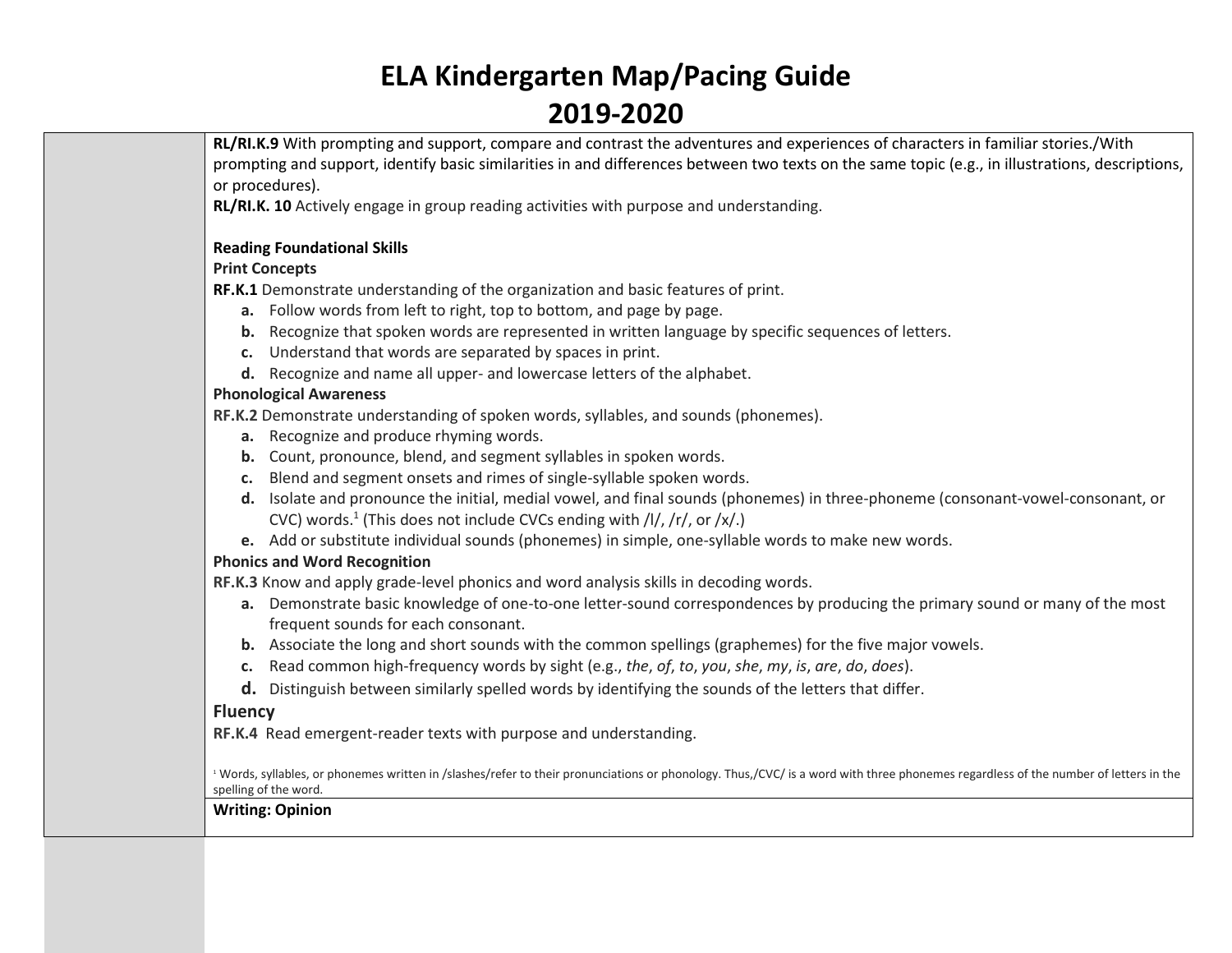**W.K.1** Use a combination of drawing, dictating, and writing to compose opinion pieces that tell a reader the topic or the name of the book being written

about and express an opinion or preference about the topic or book (e.g., My favorite book is...).

**W.K.2** Use a combination of drawing, dictating, and writing to compose informative/explanatory texts that name what is being written about and supply some information about the topic.

**W.K.3** Use a combination of drawing, dictating, and writing to narrate a single event or several loosely linked events, tell about the events in the order in which they occurred, and provide a reaction to what happened.

**W.K.8** With guidance and support from adults, recall information from experiences or gather information from provided sources to answer a question

### **Speaking and Listening**

**SL.K.1** Participate in collaborative conversations about kindergarten topics and texts with diverse partners in small and larger groups.

- **a.** Follow agreed-upon rules for discussions (e.g., listening to others and taking turns speaking about the topics and texts under discussion).
- **b.** Continue a conversation through multiple exchanges.

**SL.K.2** Confirm understanding of a text read aloud or information presented in various media and other formats (e.g., orally) by asking and answering questions about key details and requesting clarification if something is not understood.

**SL.K.3** Ask and answer questions in order to seek help, get information, or clarify something that is not understood.

**SL.K.4** Describe familiar people, places, things, and events and, with prompting and support, provide additional detail.

**SL.K.5** Add drawings or other visual displays to descriptions as desired to provide additional detail.

**SL.K.6** Speak audibly and express thoughts, feelings, and ideas clearly.

### **Language**

**L.K.1** Demonstrate command of the conventions of standard English grammar and usage when writing or speaking.

- **a.** Print many upper- and lowercase letters.
- **b.** Use frequently occurring nouns and verbs.
- **c.** Form regular plural nouns orally by adding /s/ or /es/ (e.g., dog, dogs; wish, wishes).
- **d.** Understand and use interrogatives (question words) (e.g., who, what, where, when, why, how).
- **e.** Use the most frequently occurring prepositions (e.g., to, from, in, out, on, off, for, of, by, with).
- **f.** Produce and expand complete sentences in shared language activities.

**L.K.2** Demonstrate command of the conventions of standard English capitalization, punctuation, and spelling when writing.

- **a.** Capitalize the first word in a sentence and the pronoun I.
- **b.** Recognize and name end punctuation.
- **c.** Write a letter or letters for most consonant and short-vowel phonemes (sounds).
- **d.** Spell simple words phonetically, drawing on knowledge of sound-letter relationships.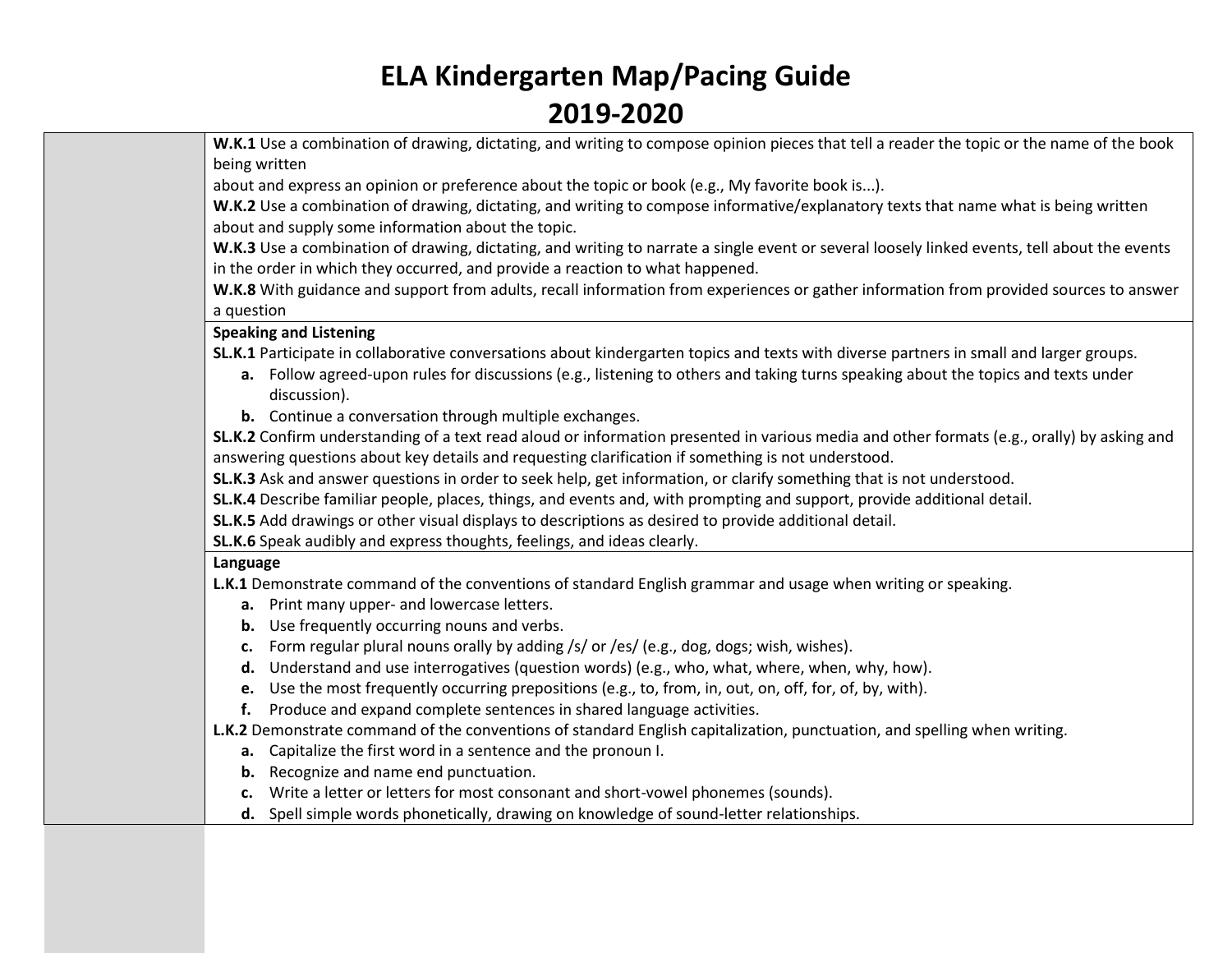|                             | L.K.5 With guidance and support from adults, explore word relationships and nuances in word meanings.          |                                         |                                   |
|-----------------------------|----------------------------------------------------------------------------------------------------------------|-----------------------------------------|-----------------------------------|
|                             | L.K.6 Use words and phrases acquired through conversations, reading and being read to, and responding to texts |                                         |                                   |
|                             |                                                                                                                |                                         |                                   |
|                             |                                                                                                                |                                         |                                   |
|                             |                                                                                                                |                                         |                                   |
| <i>Assessments</i>          | Language Development                                                                                           | <b>Foundational Skills</b>              | Writing                           |
| (Evidence)                  |                                                                                                                |                                         |                                   |
|                             | Comprehension, Vocabulary, and                                                                                 | <b>Phonemic Awareness &amp; Phonics</b> | <b>Opinion/Personal Narrative</b> |
| Weekly formatives on        | <b>Writing Integrated</b>                                                                                      | Instruction                             |                                   |
| Illuminate (3-5             | <b>Explicit Vocabulary Instruction</b><br>٠                                                                    |                                         | Environmental Print/recognize     |
| questions aligned to        | <b>Comprehension Strategies</b><br>٠                                                                           | <b>Blend and Segment</b>                | first and last name               |
| standards)                  | (through read alouds)                                                                                          | Phoneme                                 |                                   |
| <b>RL K.1-2</b>             | Reading connected/decodable<br>$\blacksquare$                                                                  | <b>Alphabet Recognition</b>             | Upper and lower formation         |
|                             | text                                                                                                           | Blending to read words                  |                                   |
| <b>DIBELS biweekly</b>      | Text dependent questions<br>$\blacksquare$                                                                     | <b>Advanced Phonics and</b>             | Details/Labeling                  |
| Progress                    |                                                                                                                |                                         |                                   |
| Monitoring/Final            | Wk. 27: Piggie Pie                                                                                             | Multisyllabic Words                     |                                   |
| <b>Benchmark Assessment</b> | Wk. 28: Jamie O'Rourke and the Big                                                                             |                                         |                                   |
|                             | Potato                                                                                                         |                                         |                                   |
| <b>Assess Letter</b>        | Wk. 29: Tops & Bottoms                                                                                         |                                         |                                   |
| Identification/sounds       | Wk. 30: The Easter Bunny                                                                                       |                                         |                                   |
|                             | Wk. 31: Chickens Aren't the Only                                                                               |                                         |                                   |
| Sight word checks -         | Ones                                                                                                           |                                         |                                   |
| Feb., March and April       | Wk. 32: Don't Let Pigeon Drive the                                                                             |                                         |                                   |
| word list. May go to        | <b>Bus</b>                                                                                                     |                                         |                                   |
| the next lists              | Wk. 33: A Sick Day for Amos McGee                                                                              |                                         |                                   |
| depending on how the        |                                                                                                                |                                         |                                   |
| child scores. 75% or        |                                                                                                                |                                         |                                   |
| better (of the required     |                                                                                                                |                                         |                                   |
| words) go to the next       |                                                                                                                |                                         |                                   |
| list. Must say the word     |                                                                                                                |                                         |                                   |
| correctly or self-correct   |                                                                                                                |                                         |                                   |
| within 3 seconds.           |                                                                                                                |                                         |                                   |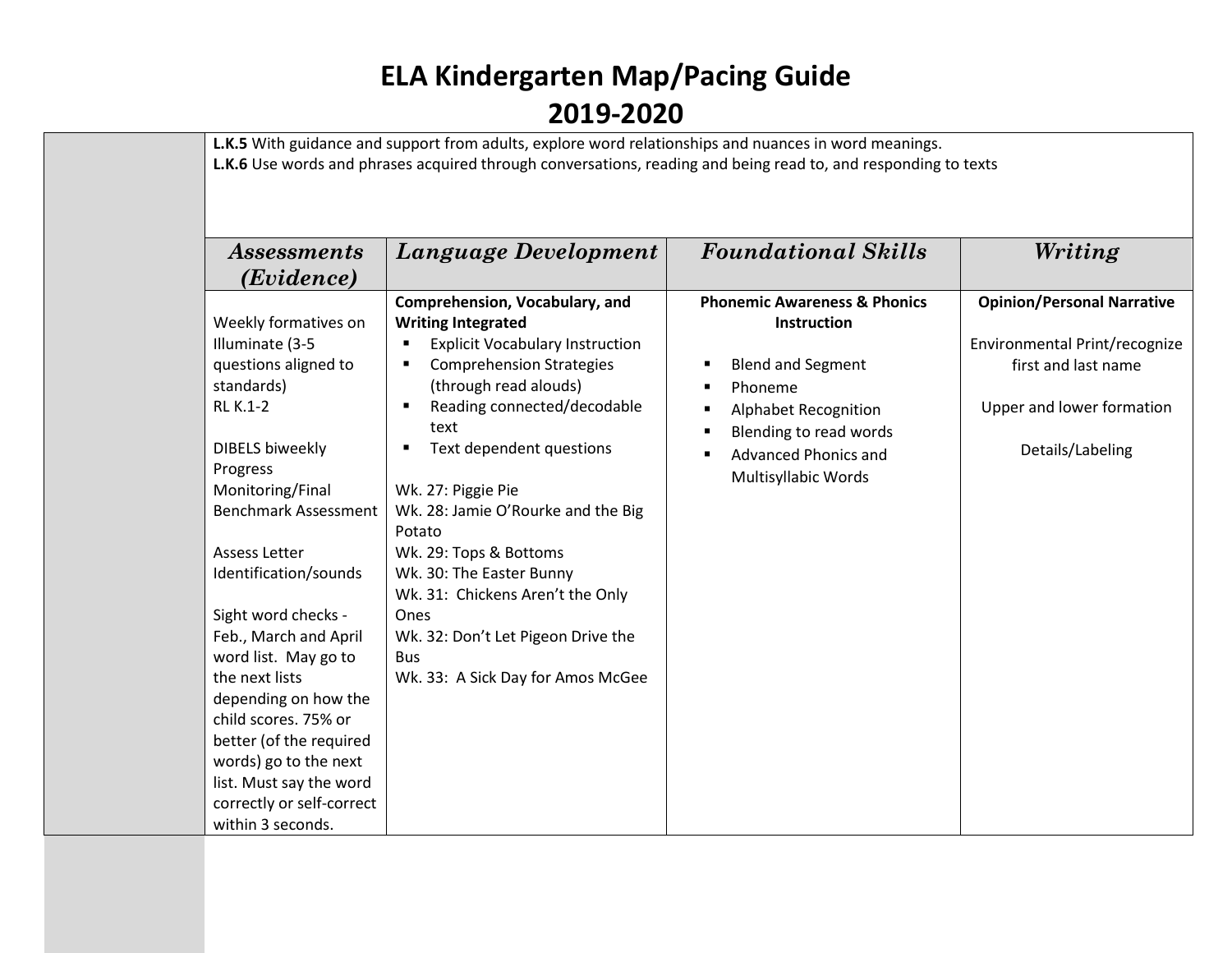| Monthly word lists are<br>attached at the end of<br>this document. |  |  |
|--------------------------------------------------------------------|--|--|
|                                                                    |  |  |

| Topic &           | <b>Reading: Informational Text/Literature</b>                                                                                                   |
|-------------------|-------------------------------------------------------------------------------------------------------------------------------------------------|
| <b>Standards</b>  | RI/RL.K.1 With prompting and support, ask and answer questions about key details in a text/With prompting and support, ask and answer           |
|                   | questions about key details in a text.                                                                                                          |
|                   | RI/RL.K.2 With prompting and support, identify the main topic and retell key details of a text/With prompting and support, retell familiar      |
| Q <sub>4</sub>    | stories, including key details.                                                                                                                 |
| <b>UNIT 6</b>     | RL/RI.K.4 Ask and answer questions about unknown words in a text/With prompting and support, ask and answer questions about                     |
|                   | unknown words in a text.                                                                                                                        |
|                   | K.RI/RL.7 With prompting and support, describe the relationship between illustrations and the text in which they appear (e.g., what person,     |
| <b>Time Frame</b> | place, thing, or idea in the text an illustration depicts)/With prompting and support, describe the relationship between illustrations and the  |
|                   | story in which they appear (e.g., what moment in a story an illustration depicts).                                                              |
| 2 weeks           | RI.K.8 With prompting and support, identify the reasons an author gives to support points in a text.                                            |
|                   | RI/RL.K.9 With prompting and support, identify basic similarities in and differences between two texts on the same topic (e.g., in              |
|                   | illustrations, descriptions, or procedures)/With prompting and support, identify basic similarities in and differences between two texts on     |
|                   | the same topic (e.g., in illustrations, descriptions, or procedures).                                                                           |
|                   | RL/RI.K.10 Actively engage in group reading activities with purpose and understanding.                                                          |
|                   | <b>Writing: Informative/Explanatory</b>                                                                                                         |
|                   | W.K.2 Use a combination of drawing, dictating, and writing to compose informative/explanatory texts that name what they is being written        |
|                   | about and supply some information about the topic.                                                                                              |
|                   | W.K.3 Use a combination of drawing, dictating, and writing to narrate a single event or several loosely linked events, tell about the events in |
|                   | the order in which they occurred, and provide a reaction to what happened.                                                                      |
|                   | W.K.5 With guidance and support from adults, respond to questions and suggestions from peers and add details to strengthen writing as           |
|                   | needed.                                                                                                                                         |
|                   | W.K.6 With guidance and support from adults, explore a variety of digital tools to produce and publish writing, including in collaboration      |
|                   | with peers.                                                                                                                                     |
|                   | W.K.7 Participate in shared research and writing projects (e.g., explore a number of books by a favorite author and express opinions about      |
|                   | them).                                                                                                                                          |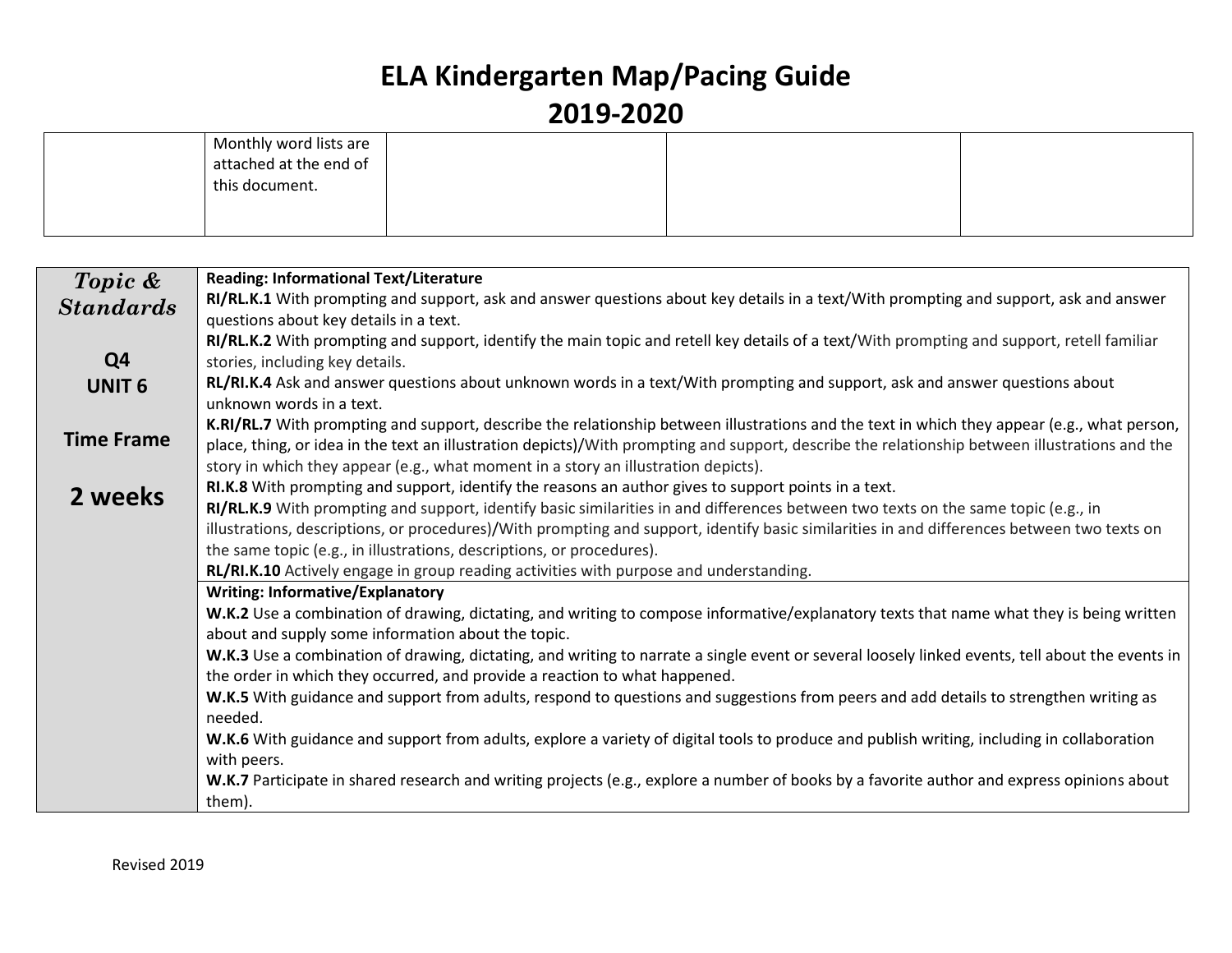**W.K.8** With guidance and support from adults, recall information from experiences or gather information from provided sources to answer a question.

### **Speaking and Listening**

**SL.K.1** Participate in collaborative conversations about kindergarten topics and texts with diverse partners in small and larger groups.

- **a.** Follow agreed-upon rules for discussions (e.g., listening to others and taking turns speaking about the topics and texts under discussion).
- **b.** Continue a conversation through multiple exchanges.

**SL.K.2** Confirm understanding of a text read aloud or information presented in various media and other formats (e.g., orally) by asking and answering questions about key details and requesting clarification if something is not understood.

**SL.K.4** Describe familiar people, places, things, and events and, with prompting and support, provide additional detail.

**SL.K.5** Add drawings or other visual displays to descriptions as desired to provide additional detail.

**SL.K.6** Speak audibly and express thoughts, feelings, and ideas clearly.

#### **Language**

**L.K.1** Demonstrate command of the conventions of standard English grammar and usage when writing or speaking.

- **b.** Use frequently occurring nouns and verbs.
- **d.** Understand and use interrogatives (question words) (e.g., who, what, where, when, why, how).
- **e.** Use the most frequently occurring prepositions (e.g., to, from, in, out, on, off, for, of, by, with).
- **f.** Produce and expand complete sentences in shared language activities.

**L.K.2** Demonstrate command of the conventions of standard English capitalization, punctuation, and spelling when writing.

- **a.** Capitalize the first word in a sentence and the pronoun I.
- **b.** Recognize and name end punctuation.
- **c.** Write a letter or letters for most consonant and short-vowel phonemes (sounds).
- **d.** Spell simple words phonetically, drawing on knowledge of sound-letter relationships.

**L.K.4** Determine or clarify the meaning of unknown and multiple-meaning words and phrases based on kindergarten reading and content. **L.K.6** Use words and phrases acquired through conversations, reading and being read to, and responding to texts**.**

| <i>Assessments</i>        | Language                               | <b>Foundational Skills</b>              |                               |
|---------------------------|----------------------------------------|-----------------------------------------|-------------------------------|
|                           | <b>Development</b>                     |                                         |                               |
|                           | Comprehension, Vocabulary, and         | <b>Phonemic Awareness &amp; Phonics</b> | <b>Personal Narrative</b>     |
| Weekly formatives on      | <b>Writing Integrated</b>              | <b>Instruction</b>                      |                               |
| Illuminate (3-5 questions | <b>Explicit Vocabulary Instruction</b> |                                         |                               |
| aligned to standards)     | <b>Comprehension Strategies</b>        | <b>Blend and Segment</b>                | Environmental Print/recognize |
| <b>RL K.1-2</b>           | (through read alouds)                  | Phoneme                                 | first and last name           |
|                           |                                        |                                         |                               |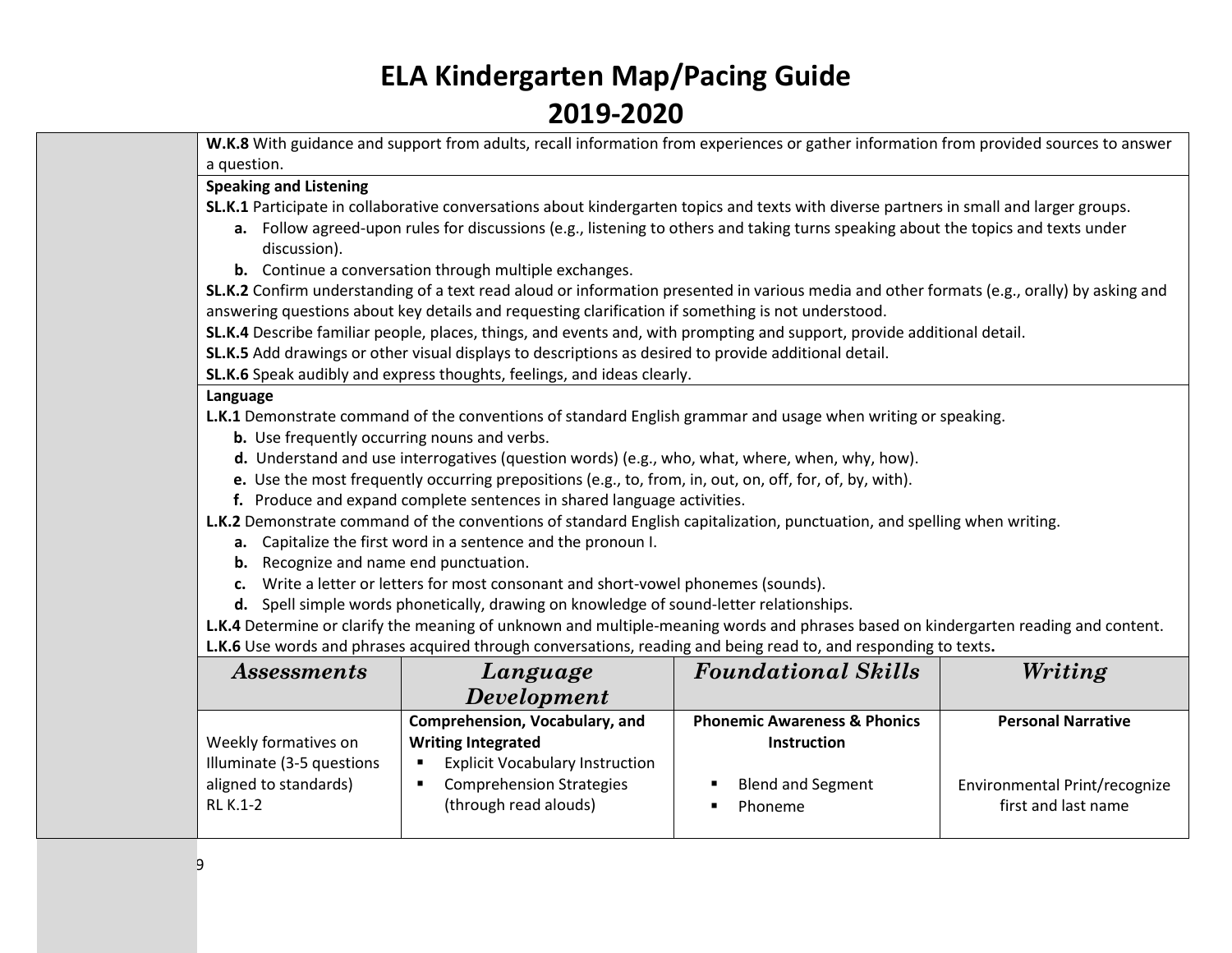| <b>DIBELS biweekly Progress</b><br>Monitoring | Reading connected/decodable<br>text<br>Text dependent questions | <b>Alphabet Recognition</b><br>Blending to read words<br><b>Advanced Phonics and</b> | Upper and lower formation |
|-----------------------------------------------|-----------------------------------------------------------------|--------------------------------------------------------------------------------------|---------------------------|
| Assess Letter<br>Identification/sounds        |                                                                 | Multisyllabic Words                                                                  | Details/Labeling          |
| Sight word checks -                           |                                                                 |                                                                                      |                           |
| March, April & May word                       |                                                                 |                                                                                      |                           |
| list. May go to the next                      |                                                                 |                                                                                      |                           |
| lists depending on how                        |                                                                 |                                                                                      |                           |
| the child scores. 75% or                      |                                                                 |                                                                                      |                           |
| better (of the required                       |                                                                 |                                                                                      |                           |
| words) go to the next list.                   |                                                                 |                                                                                      |                           |
| Must say the word                             |                                                                 |                                                                                      |                           |
| correctly or self-correct                     |                                                                 |                                                                                      |                           |
| within 3 seconds. Monthly                     |                                                                 |                                                                                      |                           |
| word lists are attached at                    |                                                                 |                                                                                      |                           |
| the end of this document.                     |                                                                 |                                                                                      |                           |
| If student masters all                        |                                                                 |                                                                                      |                           |
| Kindergarten sight words                      |                                                                 |                                                                                      |                           |
| assess on Dolch sight                         |                                                                 |                                                                                      |                           |
| words.                                        |                                                                 |                                                                                      |                           |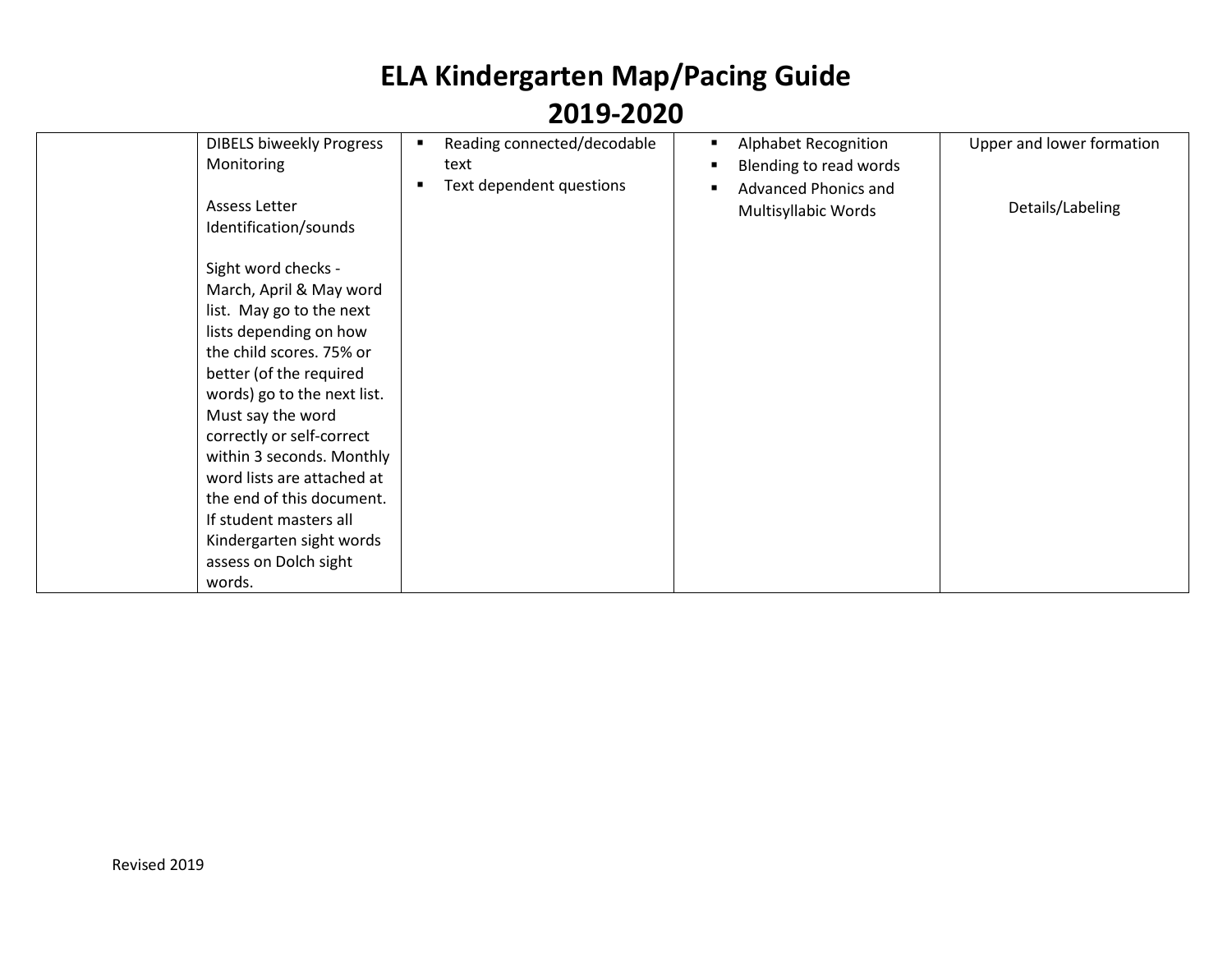| Aug./Sept. | October | November | <b>December</b> | January | <b>February</b> | <b>March</b> | <b>April</b> | May  |
|------------|---------|----------|-----------------|---------|-----------------|--------------|--------------|------|
|            | see     | come     | what            | is.     | go              | over         | down         | off  |
| like       | we      | me       | you             | of      | soon            | all          | do           | take |
| the        | to      | with     | now             | many    | here            | she          | went         | our  |
| and        | a       | my       | are             | how     | they            | her          | only         | day  |
| *no        | *on     | *here    | *said           | SO      | for             | no           | little       | show |
| $*$ go     | *up     | *do      | $*$ is          | where   | up              | he           | just         | too  |
| $*_{SO}$   | *for    | *into    | $*$ all         | find    | make            | some         | have         |      |
| *he        | *be     | *ask     | *but            | from    | play            | when         | help         |      |
| $*$ can    | *must   | $*$ say  | *was            | but     | them            | there        | one          |      |
|            | *she    | *look    | *play           | this    | give            | by           | every        |      |
|            | *just   |          | *some           | came    | say             | must         | ask          |      |
|            |         |          |                 | on      | new             | away         | walk         |      |
|            |         |          |                 | will    | said            |              | look         |      |
|            |         |          |                 | into    | good            |              | out          |      |
|            |         |          |                 | that    | was             |              | very         |      |
|            |         |          |                 | your    | then            |              | their        |      |
|            |         |          |                 | be      | could           |              | saw          |      |
|            |         |          |                 | who     | ate             |              | put          |      |
|            |         |          |                 | *by     |                 |              |              |      |

### *Kindergarten Sight word lists*

Revised 2019